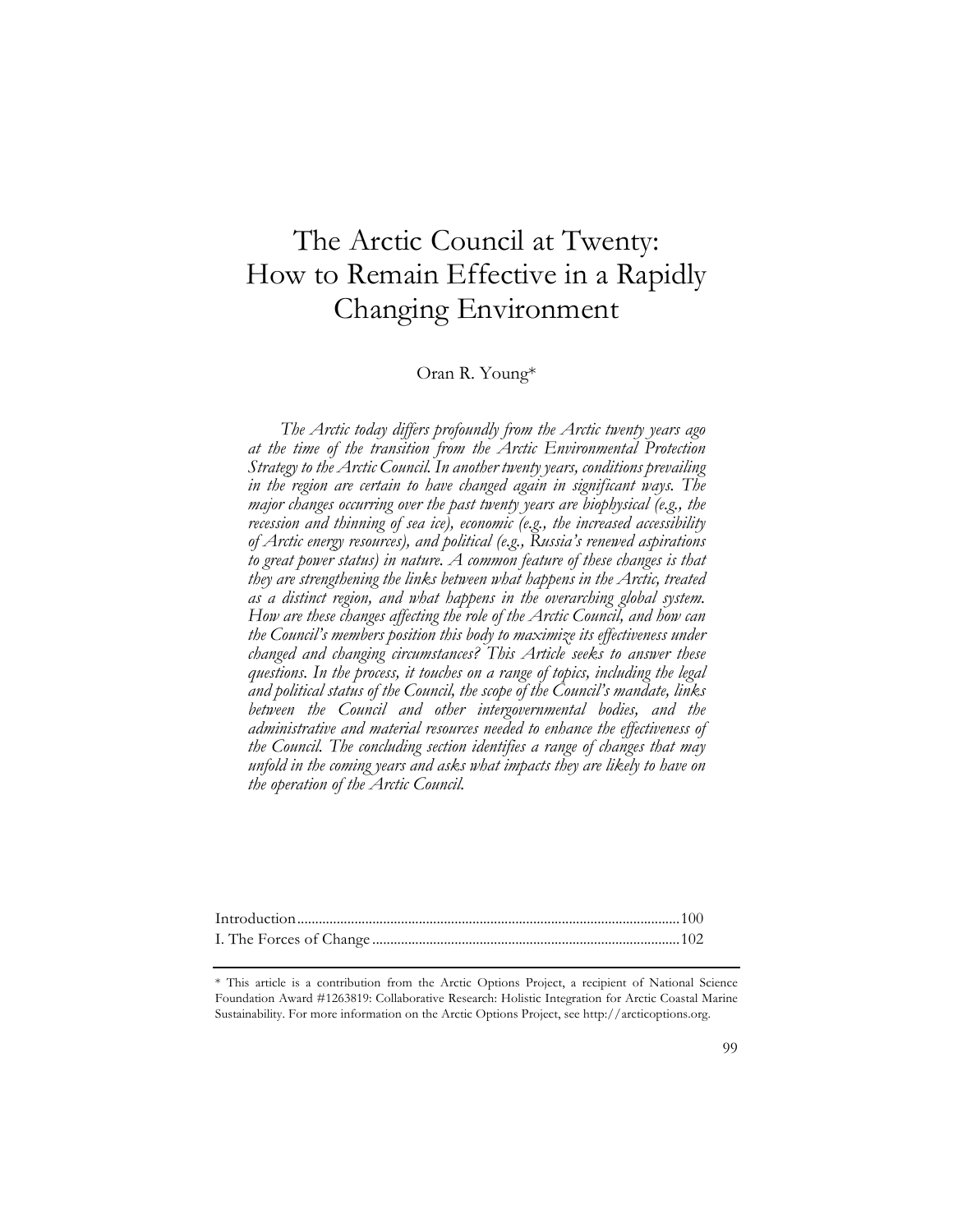# 100 *UC IRVINE LAW REVIEW* [Vol. 6:99

#### **INTRODUCTION**

The Arctic Council, launched in 1996 under the terms of the Ottawa Declaration on the Establishment of the Arctic Council,<sup>1</sup> has proven more effective than most of us who were present at its creation anticipated.2 The key to the success of the Council lies in the role it has played in identifying emerging issues, framing them for consideration on the part of policymakers, and promoting these issues as matters of priority on a variety of policy agendas rather than focusing on its ability to make formal decisions, much less to play a prominent role in implementing such decisions or moving them from paper to practice. To take a few prominent examples*, Arctic Pollution Issues: A State of the Arctic Environment Report* focused attention on contaminants like persistent organic pollutants and highlighted the need to control transboundary flows of these contaminants; the *Arctic Climate Impact Assessment* empirically documented the tangible effects of climate change in the high latitudes and strengthened the foundations of the global climate negotiations; and the *Arctic Marine Shipping Assessment* provided context for ongoing efforts to devise a mandatory Polar Code for commercial ships operating in Arctic waters under the auspices of the International Maritime Organization (IMO).3

This "generative" role does not depend on the authority of a body like the Arctic Council to make formal decisions, much less on the capacity to oversee the implementation of policies once they are in place.4 Generative activities are modest in some respects. They focus, for the most part, on the early stages of the overall policy cycle rather than on the stages of decision making and implementation. But it is important not to underestimate the significance of this role. As all students of public policy know, the ability to frame the issues and shape the agenda can have profound consequences for the course of public policy.5 While some participants

<sup>1.</sup> Declaration on the Establishment of the Arctic Council, Sept. 19, 1996, 35 I.L.M. 1387 [hereinafter Ottawa Declaration].

<sup>2.</sup> For an extensive and well-informed account of the founding of the Arctic Council, see JOHN ENGLISH, ICE AND WATER: POLITICS, PEOPLES, AND THE ARCTIC COUNCIL (Margaret MacMillan & Robert Bothwell eds., 2013).

<sup>3</sup>*. See* Arctic Council, *Arctic Marine Shipping Assessment 2009 Report*, (L. Brigham & B. Ellis eds., 2009), http://www.arctic.noaa.gov/detect/documents/AMSA\_2009\_Report\_2nd \_print. pdf [https://perma.cc/2Y9Y-Y9S7]; A. Nilsson, Arctic Pollution Issues: A State of the Arctic Environment Report, Arctic Monitoring and Assessment Programme (1997), http://www.amap.no/documents/doc/arctic-pollution-issues-a-state-of-the-arctic-environment -report/67; Susan Joy Hassol, Arctic Monitoring and Assessment Programme (AMAP), Impacts of a Warming Arctic, Arctic Climate Impact Assessment (Carolyn Symon ed., 2004), http://www.amap.no/documents/doc/impacts-of-a-warming-arctic-2004/786.

<sup>4.</sup> For a general account of the differences between generative, regulatory, and procedural roles, see ORAN R. YOUNG, GOVERNANCE IN WORLD AFFAIRS (1999).

<sup>5</sup>*. See* JOHN W. KINGDON, AGENDAS, ALTERNATIVES, AND PUBLIC POLICIES 205–19 (1984).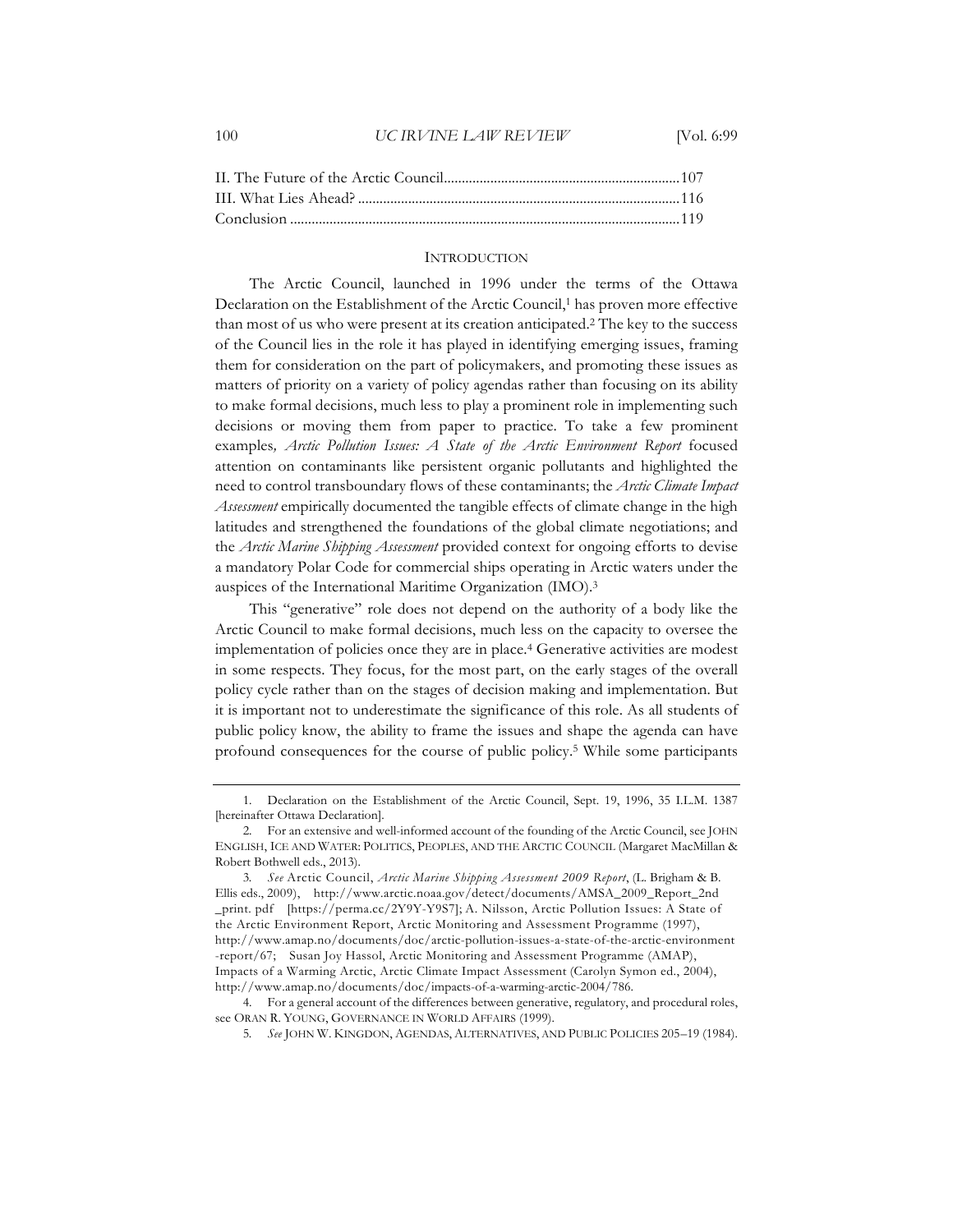have sought to promote the idea that the Arctic Council can and should assume a more prominent role in the making of policy choices, a central premise of my analysis is that the primary role of this body will continue to center on issue framing and agenda formation during the coming years.

At the same time, the broader setting in which the Arctic Council operates has experienced far-reaching changes over the last twenty years. For purposes of analysis, it is helpful to focus on specific changes and to think of them in terms of biophysical, economic, and geopolitical forces. But these forces are interdependent and highly interactive. The impacts of climate change, for instance, have played a critical role in increasing the accessibility of the Arctic's energy and mineral resources. Geopolitical changes may give rise to a securitization narrative that raises questions about the attractiveness of these resources. Taken together, therefore, the impact of these changes on conditions prevailing in the Arctic is greater than the sum of its parts. The consequences are certain to be felt going forward into the future.

How will these changes affect the activities of the Arctic Council, and what can and should be done to maintain the effectiveness of the Council as these overarching conditions change? The first substantive section of this Article provides a brief account of the drivers of change in the Arctic that are likely to have significant implications for the pursuit of international cooperation in the region and for the role of the Arctic Council in particular. A critical observation, in this regard, is that one of the key consequences of these forces of change is a tightening of the links between the Arctic as a distinct region and the global biophysical and socioeconomic setting in which the region is situated. In the next section, I turn to an analysis of the implications of the emergence of what many observers refer to as the "new" Arctic for the operation of the Arctic Council.6 In the process, I address several questions that have generated considerable interest among practitioners and analysts alike: Would it be beneficial to formalize the status of the Council, making it into a "normal" intergovernmental organization? Is there a case for broadening the remit of the Council beyond the emphasis on environmental protection and sustainable development specified in the Ottawa Declaration? What is the proper relationship between the Council and other intergovernmental bodies, such as the IMO, the OSPAR Commission, or the Northeast Atlantic Fisheries Commission? Are there ways to strengthen the administrative and financial capacity of the Council that are both politically feasible and likely to enhance the effectiveness of the Council significantly? The final section of the Article looks toward the future and reflects both on changes in the Arctic going forward and on ways to maintain (or even enhance) the effectiveness of the Arctic Council in light of changes to come.

<sup>6.</sup> For a discussion of the "new" Arctic, see ALUN ANDERSON, AFTER THE ICE: LIFE, DEATH, AND GEOPOLITICS IN THE NEW ARCTIC (2009).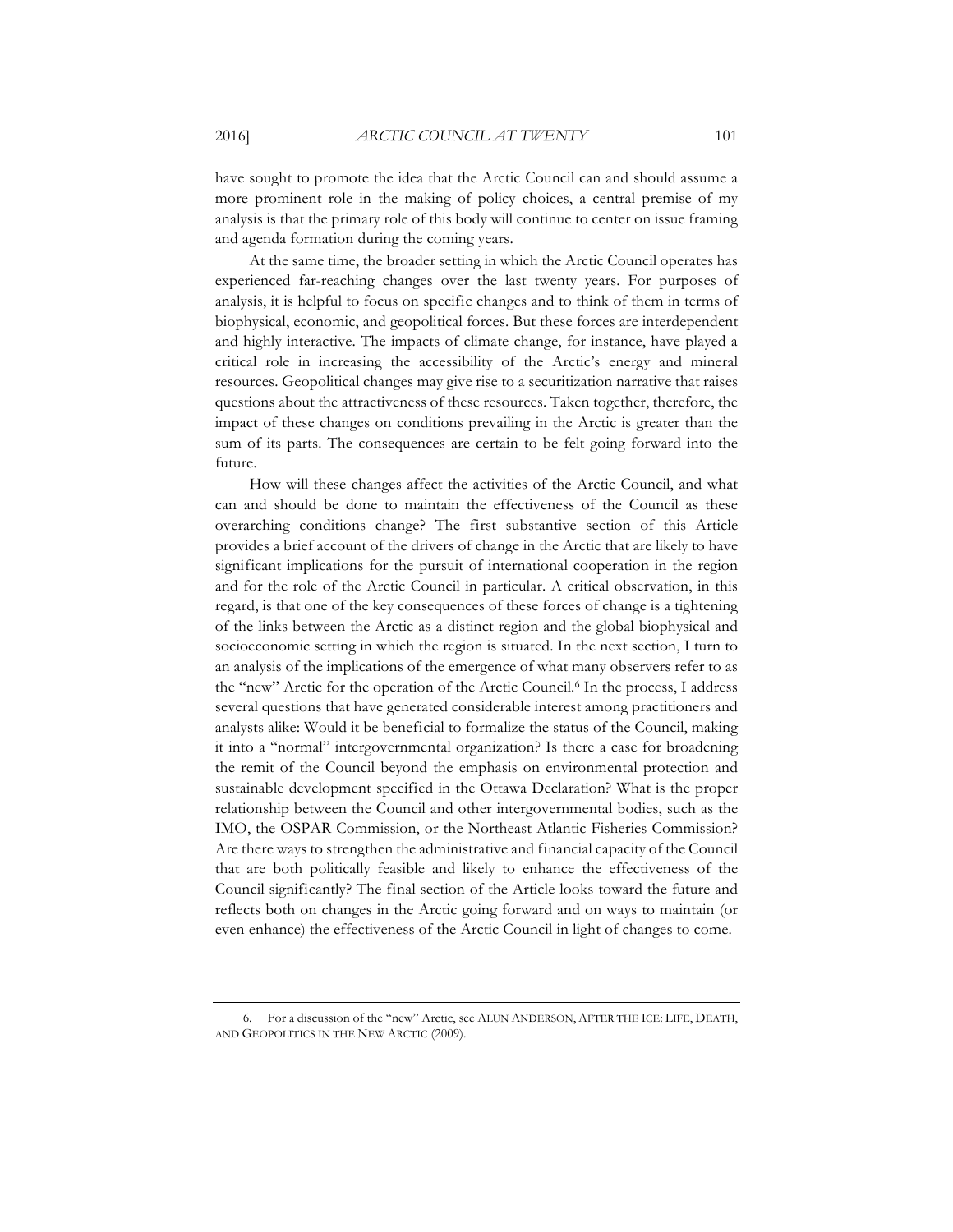## I. THE FORCES OF CHANGE

The Arctic is experiencing transformative biophysical changes, driven for the most part by forces operating beyond the confines of the region. The impacts of persistent organic pollutants (POPs) produced outside the Arctic but transported to the region via waterborne and airborne vectors, where they bioaccumulate in a manner that has detrimental consequences for human health, is now well-known, partly as a result of the work of the Arctic Monitoring and Assessment Programme, operating initially under the auspices of the Arctic Environmental Protection Strategy and subsequently under the auspices of the Arctic Council.7 The dissemination of up-to-date and reliable information on the impact of POPs on Arctic ecological and human systems is understood to have played a role of some significance in the negotiations leading to the conclusion of the 2001 Stockholm Convention on Persistent Organic Pollutants.8

Without doubt, however, the most important biophysical driver of transformation in the Arctic is climate change. It is now well documented and widely acknowledged that the impacts of climate change are unfolding more rapidly in the Arctic than in any other part of the world. The iconic manifestation of this phenomenon is the dramatic recession and thinning of sea ice in the Arctic Basin, which has proceeded at a rate that exceeds the most extreme projections of bodies like the Intergovernmental Panel on Climate Change (IPCC).9 This impact of climate change has become a focus of intense interest in the private sector as well as the public sector because it is the recession of sea ice that is making the Arctic more accessible to those interested in extracting the region's natural resources, and to those interested in the region's potential for commercial shipping. But the decline of sea ice is by no means the only significant consequence of climate change in the Arctic. Other important impacts include increases in coastal erosion resulting from storm surges, the melting of permafrost, and, above all, ocean acidification, which is particularly severe in the high latitudes due to the fact that carbon dioxide dissolves more rapidly in cold water than in warm water. Positive feedback processes intensify these effects. For instance, open water absorbs more solar radiation than sea ice, a mechanism that increases the rate at which remaining sea ice melts. Beyond these effects lies the impact of climate change on the Greenland ice sheet. This ice sheet is now experiencing seasonal melting on an unprecedented scale.10 Whether and when this process will lead to the disintegration of the

<sup>7.</sup> DAVID P. STONE, THE CHANGING ARCTIC ENVIRONMENT: THE ARCTIC MESSENGER 106–80 (2015).

<sup>8</sup>*. See* David L. Downie, *Global POPs Policy: The 2001 Stockholm Convention on Persistent Organic Pollutants, in* NORTHERN LIGHTS AGAINST POPS: COMBATTING TOXIC THREATS IN THE ARCTIC 136–637 (David L. Downie & Terry Fenge eds., 2003).

<sup>9.</sup> NAT'L RESEARCH COUNCIL OF THE NAT'L ACADS., ARCTIC MATTERS: THE GLOBAL CONNECTION TO CHANGES IN THE ARCTIC (2015), http://nas-sites.org/arctic/files/2015/06/ Arctic\_Matters-booklet.pdf [https://perma.cc/ZC9U-MVEG].

<sup>10</sup>*. Id.*; WORKING GROUP 1, INTERGOVERNMENTAL PANEL ON CLIMATE CHANGE,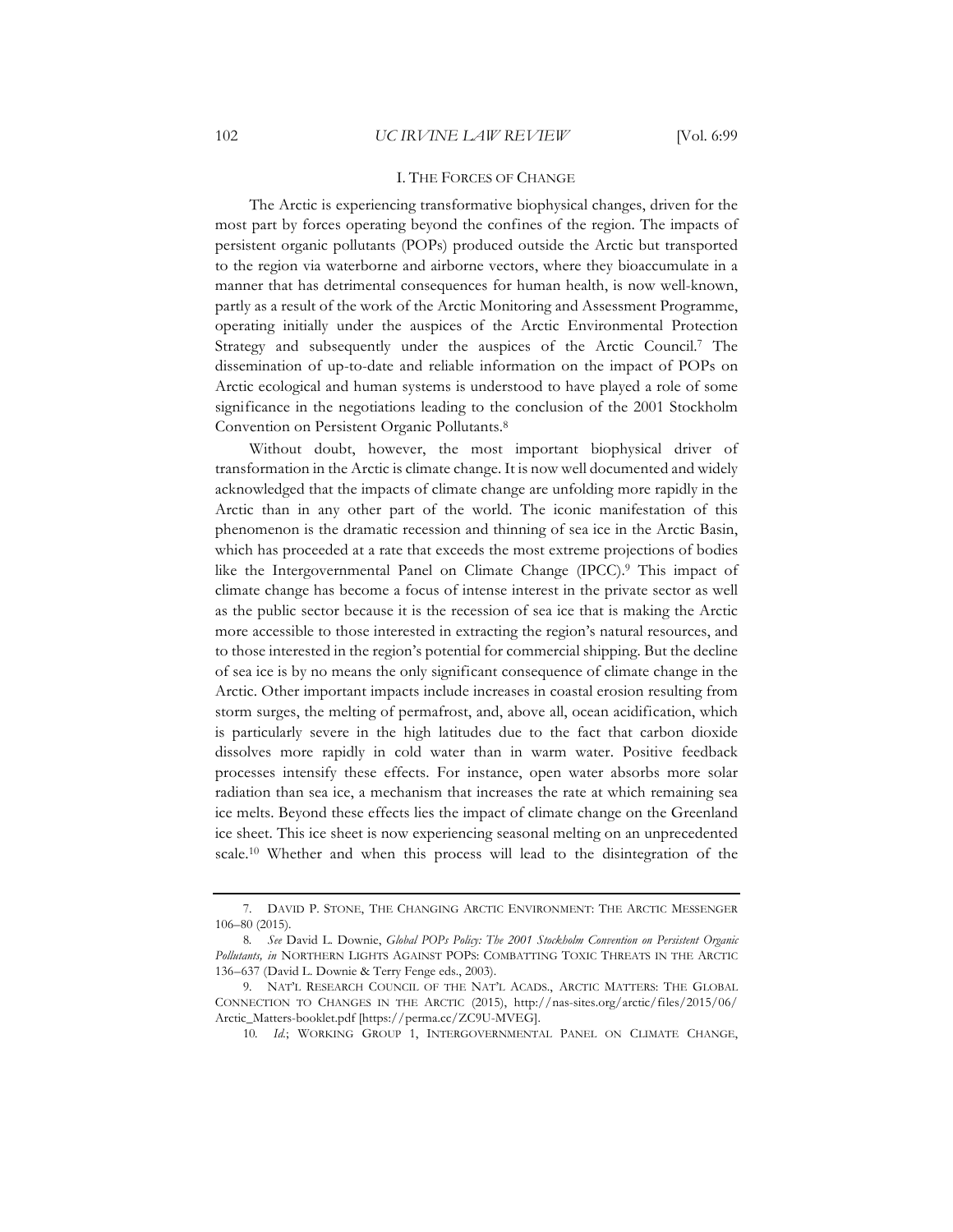Greenland ice sheet is a focus of intense interest in the scientific community. But it is worth noting in this regard both that seasonal melt water on the surface of the ice sheet triggers a positive feedback process by absorbing more solar radiation than ice and that the volume of ice locked in the Greenland ice sheet is sufficient to raise sea levels on a global basis by an estimated six to seven meters.

The collapse of sea ice in the Arctic in 2007 triggered an extraordinary wave of speculation about a scramble for the Arctic's natural resources, the dramatic growth of commercial shipping in the Arctic, and the emergence of tensions and even armed clashes associated with potential "resource wars."11 It is easy enough to grasp the appeal of the Arctic in an era of economic globalization. The U.S. Geological Survey issued a widely read report in 2008 forecasting that the Arctic contains some eleven percent of the world's recoverable reserves of oil and thirty percent of the recoverable reserves of natural gas.12 Numerous reports based on simple geographical calculations presented projections regarding the attractions of Arctic shipping routes when compared with alternatives like the Suez Canal Route. The apparent political stability of the Arctic enhanced the appeal of Arctic shipping routes in contrast to alternative routes afflicted by political instabilities, like those in the Middle East, and by the growing problem of piracy. In the first flush of enthusiasm, many casual observers concluded that the Arctic was emerging as a critical region with regard to the future trajectory of economic globalization.

Today, less than a decade later, this picture seems far more complex and generally less appealing in economic terms. Arctic energy resources and nonfuel minerals are plentiful, but they are expensive both to extract and to transport to markets. Energy economists, for example, argue that world market prices below \$80–90 a barrel will make Arctic oil uneconomical, an observation of great importance given recent trends in the world oil market.13 Commercial navigation in the Arctic is fraught with problems, including the continuing dangers of sea ice, the shallow water in key channels, the lack of adequate hydrographic charts, the absence of suitable infrastructure, and the difficulty of adhering to fixed schedules under Arctic conditions.14 Current thinking is that container ships will not find transit

CLIMATE CHANGE 2013: THE PHYSICAL SCIENCE BASIS (Thomas F. Stocker et al. eds., 2013), http://www.ipcc.ch/pdf/assessment-report/ar5/wg1/WG1AR5\_ALL\_FINAL.pdf

<sup>[</sup>https://web.archive.org/web/20141126061207/https://www.ipcc.ch/pdf/assessment-report/ar5/ wg1/WG1AR5\_ALL\_FINAL.pdf].

<sup>11</sup>*. See* ROGER HOWARD, THE ARCTIC GOLD RUSH: THE NEW RACE FOR TOMORROW'S NATURAL RESOURCES 13–25 (2009); *see also* RICHARD SALE, THE SCRAMBLE FOR THE ARCTIC: OWNERSHIP, EXPLOITATION AND CONFLICT IN THE FAR NORTH (2009); Scott G. Borgerson, *Arctic Meltdown: The Economic and Security Implications of Global Warming*, 87 FOREIGN AFF. 63 (2008).

<sup>12</sup>*. See* Donald L. Gautier et al., *Assessment of Undiscovered Oil and Gas in the Arctic*, 324 SCI. 1175 (2009).

<sup>13.</sup> Arild Moe, *Potential Arctic Oil and Gas Development: What Are Reasonable Expectations?*, *in* THE ARCTIC IN WORLD AFFAIRS: A NORTH PACIFIC DIALOGUE ON THE FUTURE OF THE ARCTIC (2012 NORTH PACIFIC ARCTIC CONFERENCE PROCEEDINGS) 227, 227–47 (Oran R. Young et al. eds., 2012).

<sup>14.</sup> Bjørn Gunnarsson, *The Future of Arctic Marine Operations and Shipping Logistics*, *in* THE ARCTIC IN WORLD AFFAIRS: A NORTH PACIFIC DIALOGUE ON THE FUTURE OF THE ARCTIC (2013 NORTH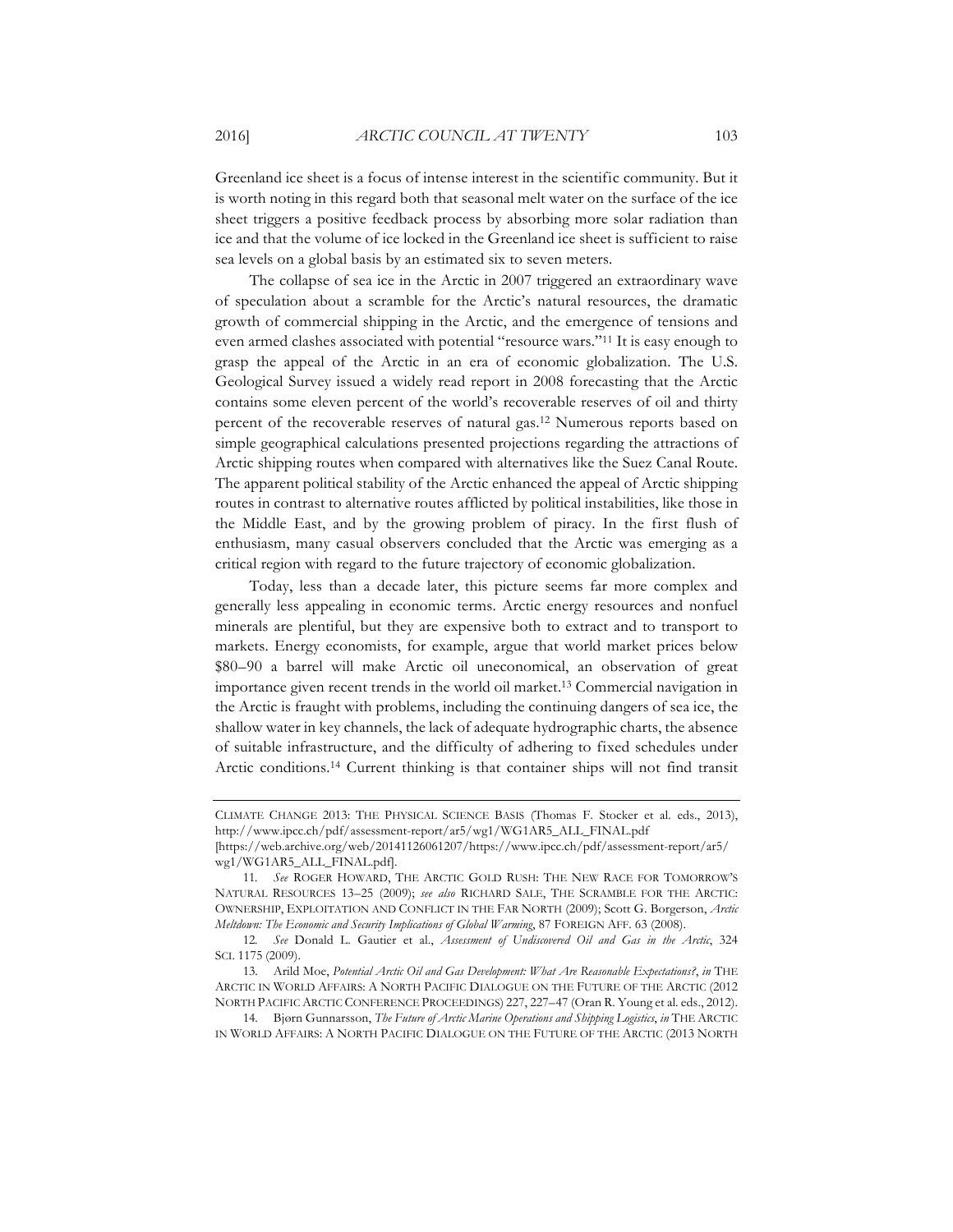passage over the Arctic attractive during the foreseeable future. Most Arctic shipping will involve destinational traffic carrying bulk cargoes, such as natural gas produced on the Yamal Peninsula in the Russian Arctic and shipped from the new port of Sabetta.15 This is not to say that the role of the Arctic in the global economic picture will be unimportant. But what does seem certain is that grandiose claims regarding a new Arctic "gold rush" are unjustified, and the economic future of the Arctic will be sensitive to fluctuations in global forces (e.g., the world oil market, the stability of the Middle East) that are hard to forecast with any certainty and that will make investment decisions involving developments spanning several decades risky.

All these economic calculations are complicated by the impacts of geopolitical changes. It is popular in some quarters to focus on renewed Russian military activities in the Arctic, including the reoccupation of military bases abandoned in the aftermath of the collapse of the Soviet Union, the augmentation of the Northern Fleet based on the Kola Peninsula, and the resumption of bomber flights in close proximity to the airspace of other Arctic states. Some western observers immediately jump to the conclusion that we are witnessing a resumption of the Cold War and that the future of the Arctic will be marked by an increase in militarization with all of the attendant dangers of action/reaction processes and unintended clashes.16 The recent conflict over the future of the Ukraine has intensified such expectations in some quarters. We now find ourselves engaging in serious discussions about the prospects of insulating the Arctic from global geopolitical developments in order to preserve the region as a zone of peace and prosperity. Some concrete spillovers are already occurring, such as the suspension of the collaborative effort between Rosneft and ExxonMobil to drill for oil in the Kara Sea, a result of western sanctions imposed on Russia in connection with the conflict in the Ukraine.17

In many respects, these arguments are exaggerated, reflecting an engrained mindset rather than realities on the ground or on the water.18 The Arctic is no longer an important theater of operations for strategic weapons systems of critical importance to the military balance between the superpowers. There are no conflicts in the Arctic itself that are serious enough to lead to armed clashes between or among the Arctic states. Russian military activities in the Arctic are not remotely on a scale that should be treated as worrisome by observers in other Arctic states. The Arctic states have pledged to resolve issues arising in the Arctic under existing legal

PACIFIC ARCTIC CONFERENCE PROCEEDINGS) 37, 37–38 (Oran R. Young et al. eds., 2013).

<sup>15</sup>*. Id.* at 74.

<sup>16.</sup> Oran R. Young, *The Future of the Arctic: Cauldron of Conflict or Zone of Peace?* 87 INT'L AFF. 185, 186 (2011).

<sup>17</sup>*. See* LASSI HEININEN ET AL., RUSSIAN STRATEGIES IN THE ARCTIC: AVOIDING A NEW COLD WAR 24–25 (2014), http://vid-1.rian.ru/ig/valdai/arctic\_eng.pdf [https://perma.cc/AJ8T-RHQJ]; Clifford Krauss, *Exxon Halts Oil Drilling in Waters of Russia*, N.Y. TIMES, Sept. 20, 2014, at B6.

<sup>18</sup>*. See* HEININEN ET AL., *supra* note 17, at 31.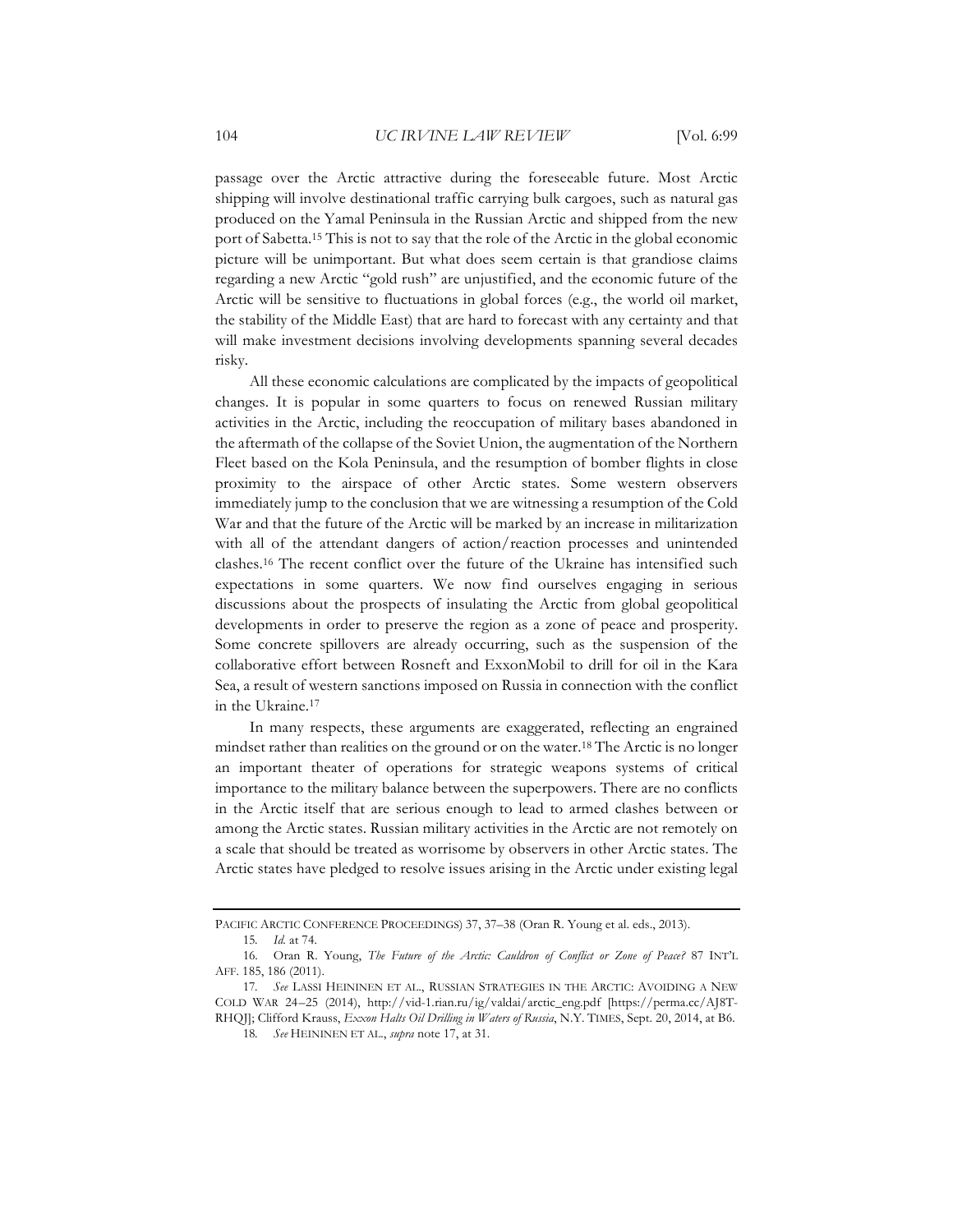regimes like the arrangements set forth in the UN Convention on the Law of the Sea. Efforts to address specific issues, such as claims to extended jurisdiction over the seabed in the Arctic, are unfolding in conformity with this pledge.19 There is no evidence to suggest that the Arctic is becoming a zone of conflict rather than a zone of peace.

Yet it is important not to dismiss the significance of geopolitical developments on a global scale for the future of the Arctic.20 Russia's recent initiatives, including the annexation of Crimea and interventions in civil conflicts in Syria and the Ukraine, reflect a deep-seated desire to be acknowledged as a great power on the global stage, a desire that is hard to ignore given the fact that Russia remains a nuclear power and that it has emerged as a major player in world energy markets.21 The rise of China, which is expected to overtake the United States as the world's largest economy in the near future, is another geopolitical development that cannot be ignored. More generally, what we are seeing is a broad shift in the global geopolitical landscape characterized by the (relative) decline in the dominant position of the United States and the rise of a number of new (or renewed) great powers, including India, Brazil, China, and Russia. In political terms, this means that the world is shifting from a unipolar system to a new multipolar system.22 Whether or not this development will introduce new instabilities on a global scale is a matter of intense interest and debate among both practitioners and analysts.23 But it is certain to have important consequences for the Arctic as a distinct region, and more specifically, for the activities of the Arctic Council. The Arctic states continue to dominate the work of the Council. Tensions between Russia and the West, even if they are driven by non-Arctic concerns, will complicate efforts to reach a consensus within the Council on a range of substantive issues. It will become progressively harder to ignore the Arctic interests of China and even those of India, Japan, and Korea, which are currently relegated to the rather marginal status of observer states in the Council.

A common theme that runs through all these biophysical, economic, and geopolitical forces of change is the tightening of the links between the Arctic as a distinct region and the global system. One important inference to be drawn from this observation is that global forces beyond the control of regional bodies like the Arctic Council will play a prominent role in determining the future of the Arctic. Although the impacts of climate change are being felt more dramatically in the

<sup>19.</sup> YOUNG, *supra* note 16, at 189.

<sup>20.</sup> I.N. Timofeev, *World Order or World Anarchy? A Look at the Modern System of International Relations* 26, 33–34 (Russian International Affairs Council, Working Paper No. 18, 2014), http://russiancouncil.ru/common/upload/RIAC\_WP\_18\_EN.pdf [https://perma.cc/PVA2- ZYXG].

<sup>21.</sup> For a generally balanced account on Russia's recent political initiative, see MARLENE LARUELLE, RUSSIA'S ARCTIC STRATEGIES AND THE FUTURE OF THE FAR NORTH (2014).

<sup>22.</sup> JOSEPH S. NYE JR., IS THE AMERICAN CENTURY OVER? 95–96 (2015).

<sup>23</sup>*. See* Timofeev, *supra* note 20, at 5.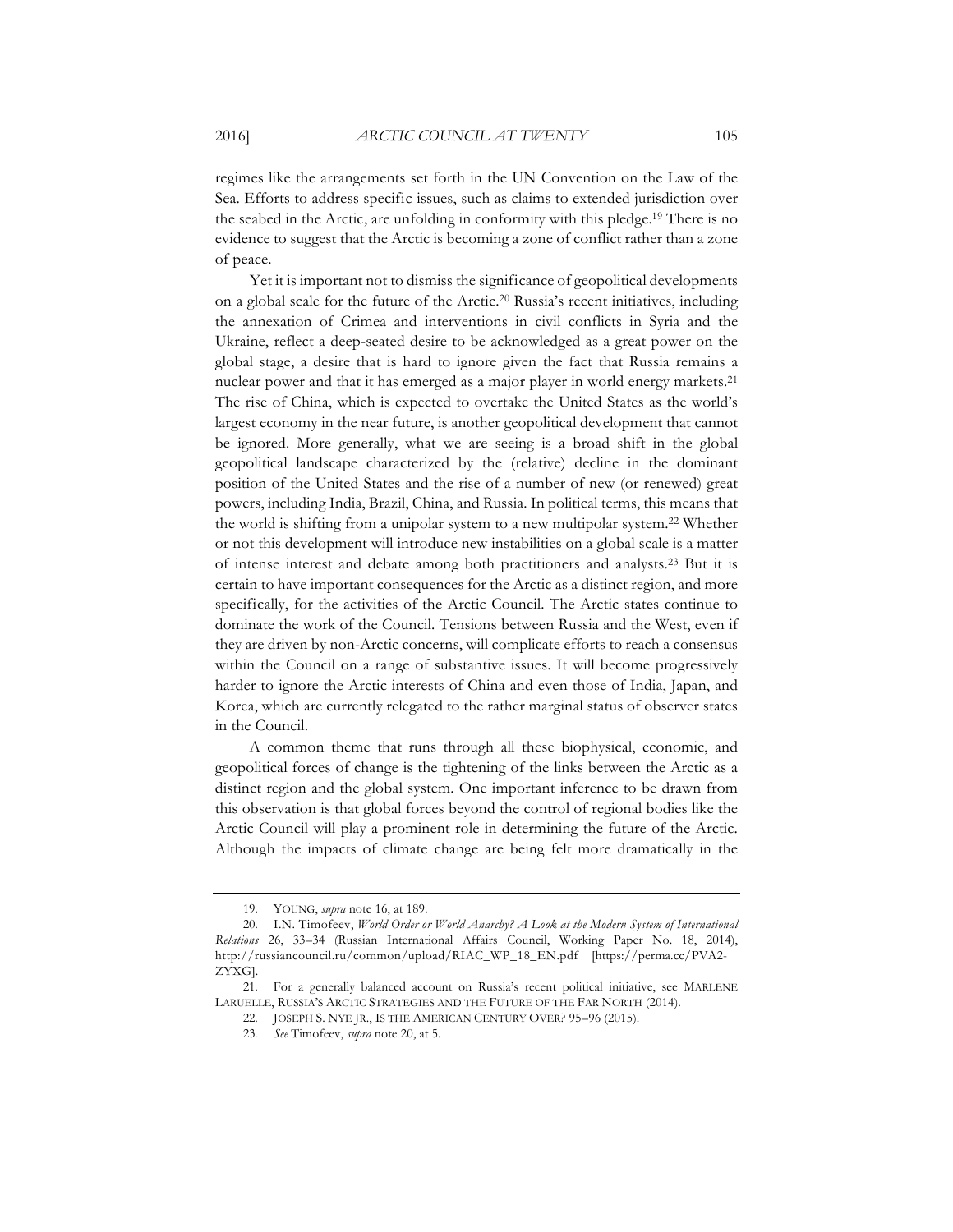Arctic than anywhere else, climate change is a global phenomenon driven by forces far beyond the southern boundaries of the region. China, for example, now accounts for about twenty-eight percent of the global emissions of carbon dioxide.24 Similarly, market prices for oil and gas and macro-level trends in patterns of ocean shipping are determined by factors operating outside the Arctic region. An array of factors including conflict in the Middle East, the behavior of OPEC, and advances in extraction techniques, gives rise to a high degree of volatility in the world market price of oil. The same is true of the geopolitical drivers. It would be a mistake to interpret enhanced Russian military activities in the Arctic as a response to emerging conflicts in the region. The shift toward a more multipolar global political system has far more to do with developments outside the Arctic than with any regional developments.

The relationship between the region and the global system is therefore substantially asymmetrical. Global forces will shape the future of the region to a large degree. Yet the flow of influence is not entirely unidirectional. Arctic feedback processes affect the global climate system; the consequences would be particularly dramatic if the Greenland ice sheet should begin to disintegrate. While Arctic oil and gas is expensive, it is largely free of the political uncertainties associated with production in many other regions. As a result, Arctic energy resources may play a welcome stabilizing role in world markets that are known for their disruptive volatility. Even in geopolitical terms, the Arctic may have some influence on global developments. The Arctic region today is a zone of peace and prosperity, in which major issues are resolved in a manner that is largely cooperative. Assuming the Arctic states are able to insulate the region against spillovers from outside conflicts, the Arctic may emerge as a model that those engaged in other regions will find of interest as they consider the prospects for achieving conditions of peace and prosperity in their areas of interest.

One observation that does emerge from this account is that non-Arctic actors, including the European Union as well as states like China and India, must think not only in terms of their Arctic interests, but also in terms of their responsibility for the future of the Arctic. Countries like China and the United Kingdom, for instance, like to characterize themselves as near-Arctic states, to describe the Arctic as part of the common heritage of humankind, and to suggest that these considerations give them a legitimate interest in decision making about Arctic matters.25 Without attempting to evaluate these types of arguments, however, it is important to balance the articulation of interests with an acknowledgement of responsibility for the

<sup>24.</sup> Global Carbon Budget Highlights, GLOB. CARBON PROJECT, http://www.globalcarbonproject.org/carbonbudget/14/hl-full.htm [https://web.archive.org/ web/20151205023503/http://www.globalcarbonproject.org/carbonbudget/14/hl-full.htm].

<sup>25</sup>*. See* SELECT COMMITTEE ON THE ARCTIC, REPORT, RESPONDING TO A CHANGING ARCTIC, 2014-15, HL 115 at 34, 91–93 (UK), http://www.publications.parliament.uk/pa/ ld201415/ldselect/ldarctic/118/118.pdf [https://perma.cc/76SG-GHF4]; Elizabeth C. Economy, *China's Imperial President: Xi Jinping Tightens His Grip*, 93 FOREIGN AFF. 80, 88 (2014).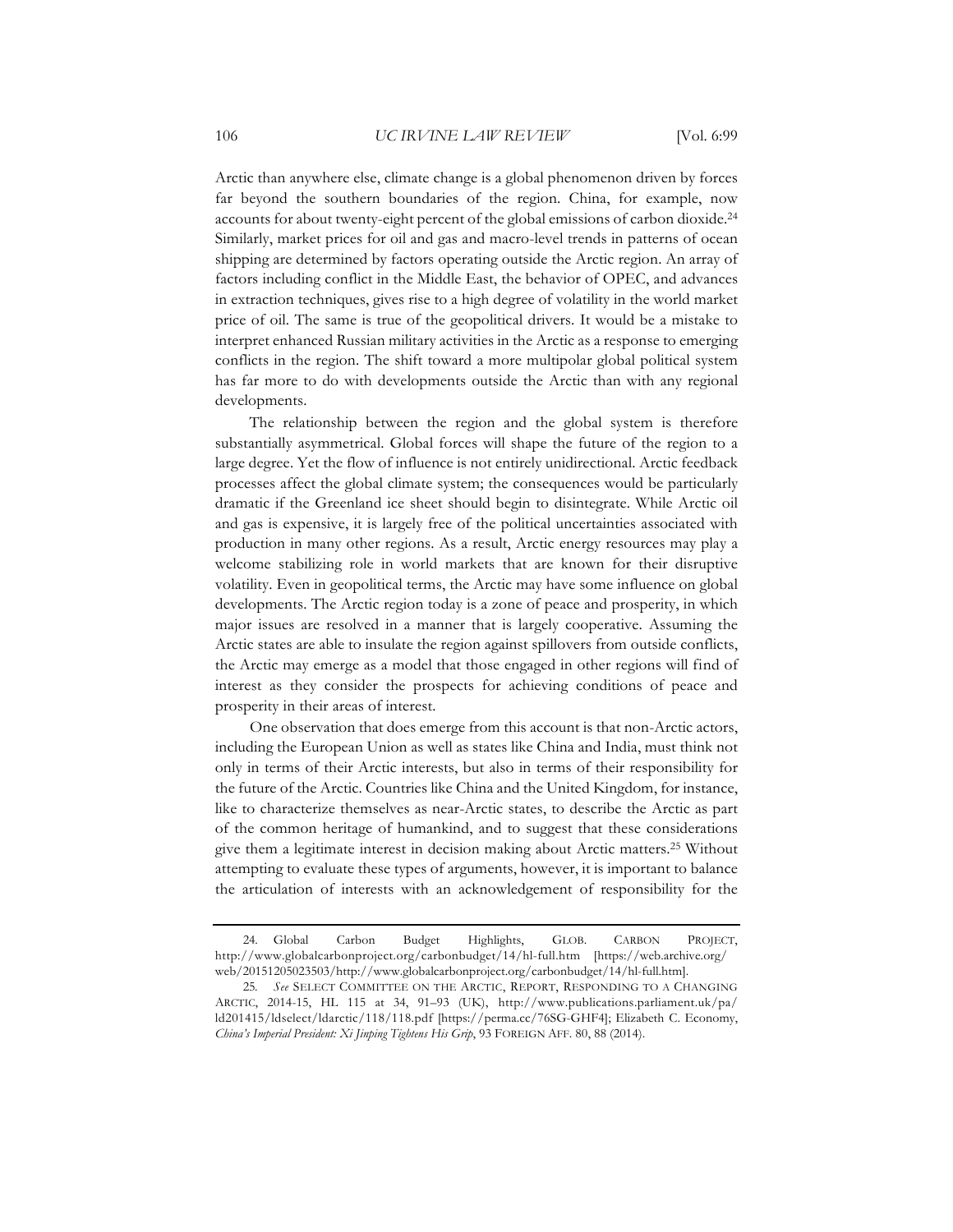biophysical and socioeconomic integrity of the Arctic. There is much to be said for the proposition that a genuine expression of concern about matters of this sort would make a significant difference in the receptivity of Arctic actors to initiatives on the part of outsiders designed to increase their presence in the Arctic.

#### II. THE FUTURE OF THE ARCTIC COUNCIL

What are the implications of this characterization of the rapid change in the Arctic for the effectiveness of the Arctic Council? Does this account yield insights that should be of interest to those in a position to make adjustments to the status of the Council, its operating procedures, and its substantive priorities? It is apparent at the outset that a preference for the status quo is not a viable option.<sup>26</sup> The Arctic is changing in ways that will impact the activities of the Council whether those in a position to manage the activities of the Council like it or not. However, this is a sweeping observation with policy implications that are by no means clear.

In this section, I explore the implications of the developments canvassed in the preceding section for the activities of the Council in more concrete terms. Specifically, I examine: (i) the legal and political status of the Arctic Council; (ii) the Council's remit; (iii) relations between the Arctic Council and other intergovernmental bodies; and (iv) the administrative and financial resources available to the Council. I cast the analysis in the form of questions and answers dealing with each of these topics.

Would it be helpful to make the Arctic Council into a "normal" intergovernmental organization? Many practitioners and analysts regard the legal and political status of the Council as a defect to be remedied at the first opportunity.27 The Council is based on a ministerial declaration that is not legally binding. Unlike many other intergovernmental bodies (e.g., the Antarctic Treaty System, the IMO, the World Trade Organization, the UN Food and Agriculture Organization), the Council lacks the legal authority to make decisions that are binding on its members. Even the recent agreements on search and rescue (2011)<sup>28</sup> and oil spill preparedness and response  $(2013)$ ,<sup>29</sup> both of which were negotiated

<sup>26.</sup> For a collection of papers originally presented during the conference, see THE ARCTIC COUNCIL: ITS PLACE IN THE FUTURE OF ARCTIC GOVERNANCE (Thomas S. Axworthy et al. eds., 2012).

<sup>27.</sup> There is a somewhat analogous debate about the status of the UN Environment Programme, which is a body created under the auspices of a UN General Assembly resolution. Some analysts believe that turning UNEP into a UN Environment Organization (UNEO) would enhance its effectiveness substantially. *See* FRANK BIERMANN, EARTH SYSTEM GOVERNANCE: WORLD POLITICS IN THE ANTHROPOCENE 65–77 (Frank Biermann & Oran R. Young eds., 2014).

<sup>28.</sup> Agreement on Cooperation on Aeronautical and Maritime Search and Rescue in the Arctic, May 12, 2011, 13 T.I.A.S. No. 13-119 [hereinafter Search and Rescue Agreement].

<sup>29.</sup> Agreement on Cooperation on Marine Oil Pollution Preparedness and Response in the Arctic, May 15, 2013, http://arcticjournal.com/sites/default/files/mm08\_agreement\_on\_oil\_ pollution\_preparedness\_and\_response\_signed\_appendices\_original\_130510.pdf [https://perma.cc/ K8FG-545Q] [hereinafter Marine Oil Agreement].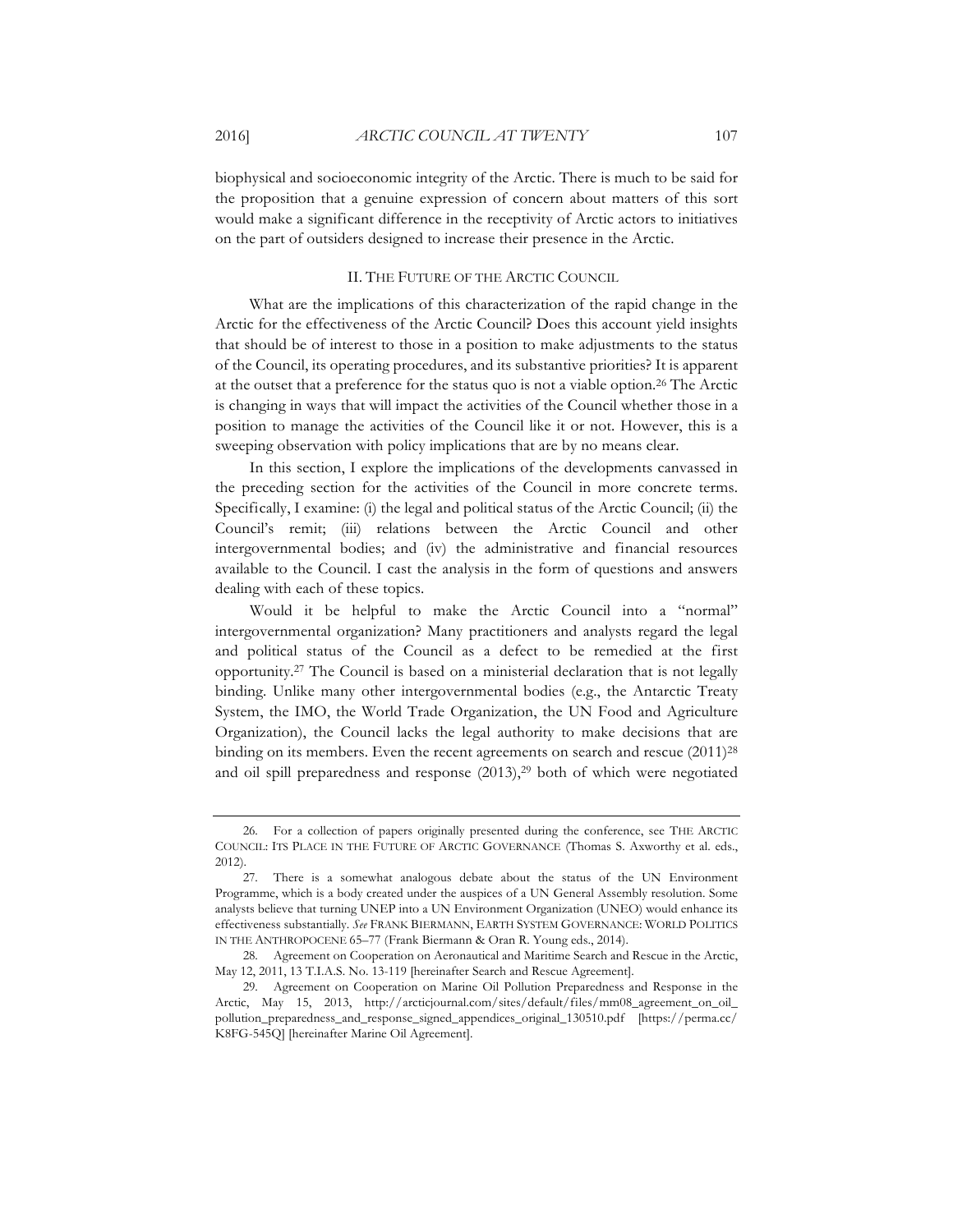under the auspices of the Council, are not formal arrangements adopted by the Arctic Council.30 The informal status of the Council is also reflected in the fact that it is not an intergovernmental organization with the capacity to launch programmatic activities or the authority to adopt an indicative budget that members are expected to fund. This has not prevented the Council from creating a (small) permanent secretariat located in Tromsø, Norway that opened for business in 2013. However, it does limit the capacity of the Council in significant ways and ensures that the Council is dependent on voluntary contributions from members to conduct substantive work on specific topics.

Is this a serious problem? Might there be drawbacks as well as benefits associated with making the Arctic Council into a normal intergovernmental organization? Answers to these questions are rooted in my assessment of the nature of the Council's role and the sorts of resources required to play this role effectively. If, as I have argued, the success of the Council lies in its ability to identify emerging issues, frame them for consideration in policymaking processes, and push them toward the top of the policy agenda, then the current legal and political status of the Council may not be a serious drawback. The authority to make binding decisions is not necessary to play this "generative" role effectively. In fact, a growing preoccupation with policy making as opposed to policy shaping may actually detract from a focus on what the Council does best.

Certainly, some material resources are needed to perform the generative function well. I will come back to the issue of funding later. But it is important to note at this stage that the resources needed to play a generative role effectively are modest compared with the resources needed to address issues of administration, implementation, and compliance that are prominent concerns of many normal intergovernmental organizations.

What about the drawbacks associated with becoming a normal intergovernmental organization? It is probable that such a transition would interfere with some of the most innovative features of the Arctic Council, such as the practice of including the permanent participants in virtually all the Council's deliberations.31 It might also complicate the efforts of the Arctic states to run the Council as a sort of club, excluding non-Arctic states from the status of members. Perhaps the most serious drawback of such a transition, however, would have to do with the ability of the Council to adapt nimbly to changing circumstances. It is notoriously difficult to adjust the provisions of treaty-based intergovernmental organizations to ensure that the fit, or match, between the organizations and the broader settings in which

<sup>30.</sup> They are, instead, multilateral agreements signed by foreign ministers who had come together to participate in ministerial meetings of the Arctic Council.

<sup>31.</sup> The permanent participants are organizations representing groups of indigenous peoples located in two or more Arctic Council member states (e.g., the Inuit Circumpolar Council) or multiple groups of indigenous peoples located in a single member state (e.g., the Russian Association of Indigenous Peoples of the North). *Permanent Participants*, ARCTIC COUNCIL, http://www.arcticcouncil.org/index.php/en/about-us/permanent-participants [https://perma.cc/CJ3U-MR5D].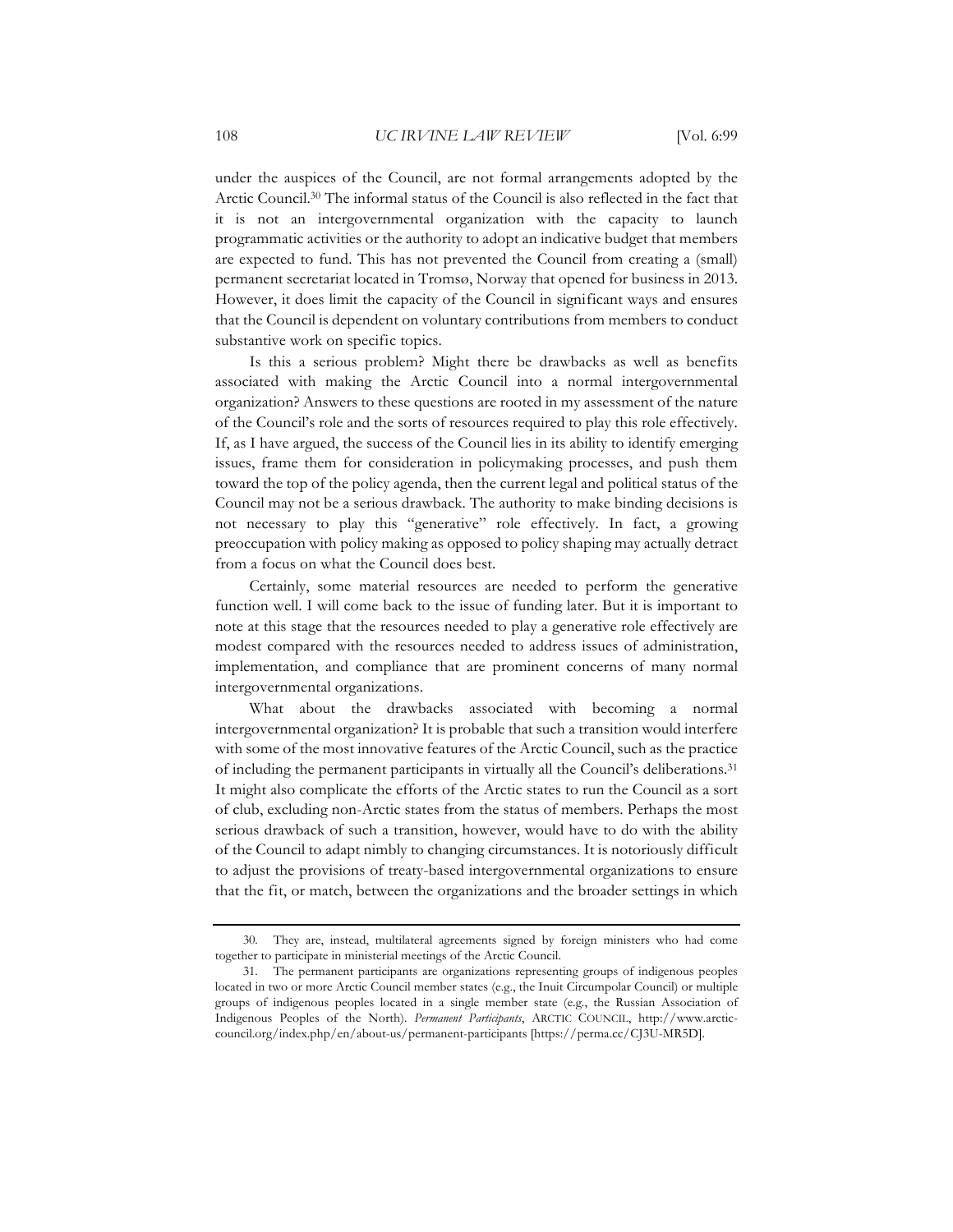they operate continues to be good. In many cases—the Antarctic Treaty System is a good example32—progress depends on the laborious and often protracted process of negotiating new legally binding instruments. The Arctic Council, by contrast, has exhibited a high degree of nimbleness in adjusting its practices to changing circumstances on a more informal basis. Given the dynamic character of the Arctic region described in the preceding section, there are good reasons to prize this attribute of the Arctic Council.

Would it be advantageous to broaden the remit of the Arctic Council? The mandate of the Arctic Council is well defined and strictly limited. The Council inherited from its predecessor, the Arctic Environmental Protection Strategy (AEPS),33 a mandate to deal with matters of environmental protection. To this mandate, the Ottawa Declaration<sup>34</sup> added a concern for sustainable development, construed as a "separate but equal" theme alongside environmental protection.35 In practice this has proven to be somewhat confusing. In the mainstream conceptualization of sustainable development, environmental protection is treated as one of the three pillars, along with economic development and the protection of social and cultural values. In a sense, therefore, the specification of the Council's remit in the Ottawa Declaration is based on a category error. The Environmental Protection Programme should operate within the overarching framework of the Sustainable Development Programme, rather than as a separate, co-equal, and somewhat autonomous track in the activities of the Council.

This may account for the somewhat awkward nature of the Council's activities. Five of the Council's six working groups deal more or less explicitly with matters of environmental protection.36 Four of them were inherited from the AEPS and developed personalities of their own prior to becoming Arctic Council working groups. The Sustainable Development Working Group (SDWG), set up to fulfill the terms of the Ottawa Declaration, $37$  has struggled to define a clear-cut role for itself within this system. The activities of the SDWG lack a core focus, are sensitive to the activities of the other working groups with regard to turf, and are closely controlled by the country holding the chairmanship of the Council.<sup>38</sup> The Arctic Monitoring and Assessment Programme (AMAP), for example, has produced

<sup>32.</sup> Oran R. Young, *Governing the Antipodes: International Cooperation in Antarctica and the Arctic*, 52 POLAR RECORD 230 (2016).

<sup>33.</sup> Arctic Environmental Protection Strategy, June 14, 1991, 30 I.L.M. 1624.

<sup>34.</sup> Ottawa Declaration, *supra* note 1.

<sup>35.</sup> Specifically, the Ottawa Declaration calls on the Arctic Council to "oversee and coordinate the programs established under the AEPS," Ottawa Declaration, *supra* note 1, at 1(b), and to "adopt terms of reference for, and oversee and coordinate a sustainable development program." *Id.* at 1(c).

<sup>36</sup>*. See* Lawson W. Brigham, *International Cooperation in Arctic Marine Transportation, Safety and Environmental Protection, in* THE ARCTIC IN WORLD AFFAIRS: A NORTH PACIFIC DIALOGUE ON THE FUTURE OF THE ARCTIC 115, 121 (Oran R. Young et al. eds., Korea Maritime Institute 2013) (defining the Arctic Council's six working groups).

<sup>37.</sup> Ottawa Declaration, *supra* note 1.

<sup>38.</sup> Sustainable Development Working Group (SDWG), Operating Guidelines, para. 2, (May 14, 2002).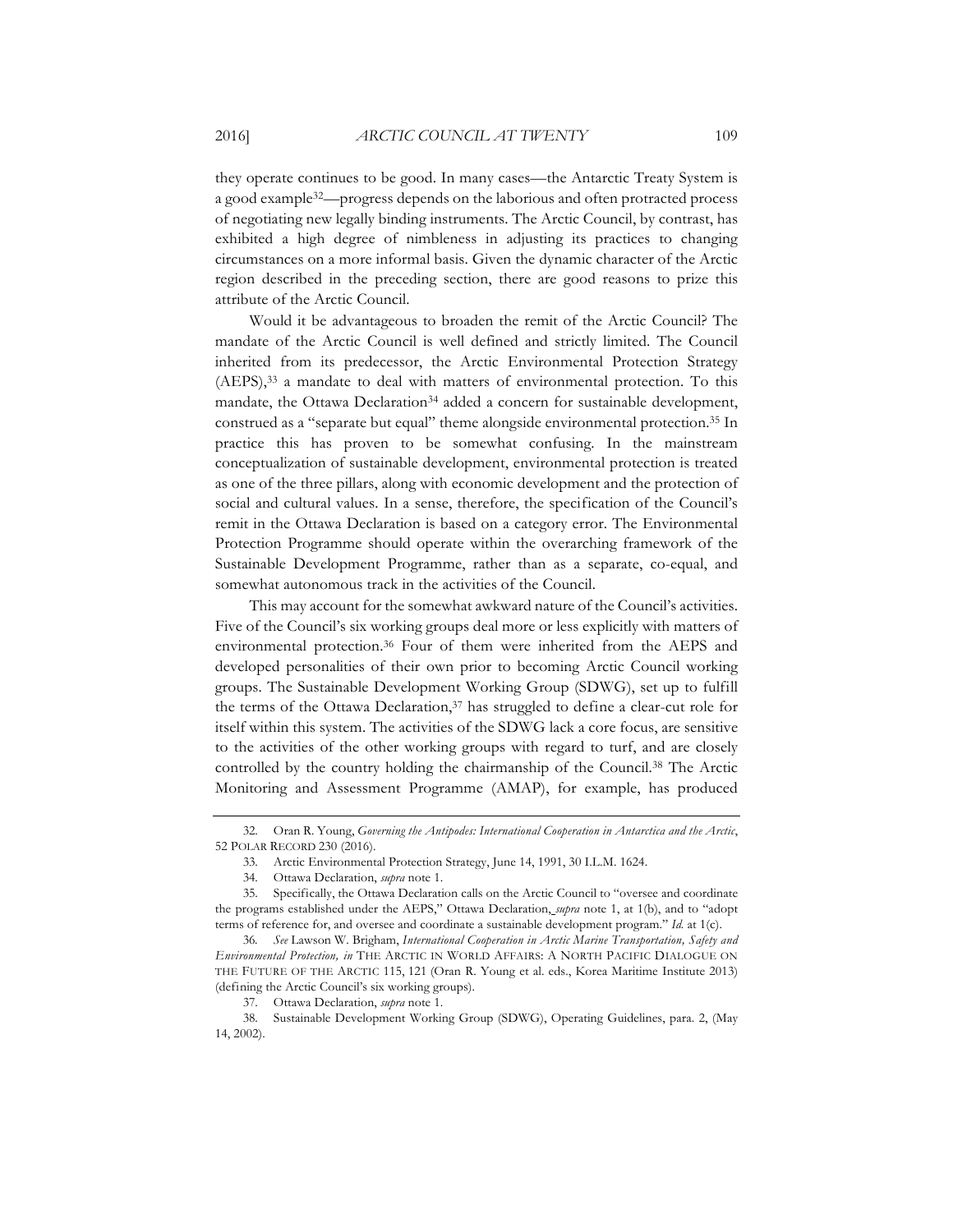guidelines for oil and gas development,<sup>39</sup> and the Working Group on the Protection of the Arctic Marine Environment (PAME) has conducted the Arctic Marine Shipping Assessment (AMSA). <sup>40</sup> But both of these topics have at least as much to do with sustainable development as they have to do with environmental protection. In short, there are significant issues regarding the allocation of policy concerns among the various working groups of the Council.

Beyond this lie issues relating to efforts to expand the remit of the Arctic Council to address a broader range of issues. Some of this takes the form of establishing task forces to address issues that are regarded as having more or less direct policy relevance, such as oil spill prevention, short-lived climate pollutants, engagement with the business community, and cooperation with the science community. Although not envisioned in the language of the Ottawa Declaration, there is nothing to stop the Council from creating task forces so long as it is clearly understood that their conclusions have no legal status. Individual task forces have produced constructive results. But they can also lead to confusion and frustration regarding the proper role of the Arctic Council. The Circumpolar Business Forum Task Force played an important role in the launching of what is now called the Arctic Economic Council, for example, but it is anything but clear what the relationship between this new mechanism and the Arctic Council itself is or should be.41 Given the fact that a high proportion of the short-lived climate pollutants originate outside the Arctic and even outside the Arctic states, the capacity of the Task Force on Black Carbon and Methane to address this concern was severely limited. For the most part, its efforts were exhortatory, and there is little evidence to suggest that those with the authority to address these concerns pay much attention to the efforts of the Arctic Council.42

More broadly, there are increasing calls for the Arctic Council to take on issues of security, whether these are framed as matters of military security, environmental security, or even human security. The Ottawa Declaration has a (in)famous footnote, inserted at the insistence of the United States, stating explicitly that the Council should not deal with matters of military security.43 There is a lively debate regarding the extent to which casting issues of environmental protection and human

<sup>39.</sup> Henry P. Huntington, Arctic Monitoring and Assessment Programme, *Arctic Oil and Gas 2007*, (Nov. 2007), http://www.amap.no/documents/download/1017 [https://perma.cc/ 2WZT-9HCD].

<sup>40</sup>*. Arctic Marine Shipping Assessment 2009 Report*, *supra* note 3.

<sup>41</sup>*. See, e.g.*, Michael Stickman, International Chair of the Arctic Athabaskan Council, Remarks at the Arctic Council Ministerial Meeting, Iqaluit 2015.

<sup>42.</sup> The proper division of labor between the Circumpolar Business Forum Task Force and AMAP is also a source of some confusion. *See, e.g.*, Anastasia Telesetsky, *Overcoming Climate Inertia with Unilateral Action on Black Carbon*, *in* THE SEARCH FOR ENVIRONMENTAL JUSTICE OF SPACE LAW 245 (Paul Martin et al. eds., 2015); *see also* Arctic Monitoring and Assessment Programme (AMAP), Progress Report 2013–2015, at 1.

<sup>43.</sup> Specifically, the Ottawa Declaration states that "[t]he Arctic Council should not deal with matters related to military security." Ottawa Declaration, *supra* note 1, at n.1.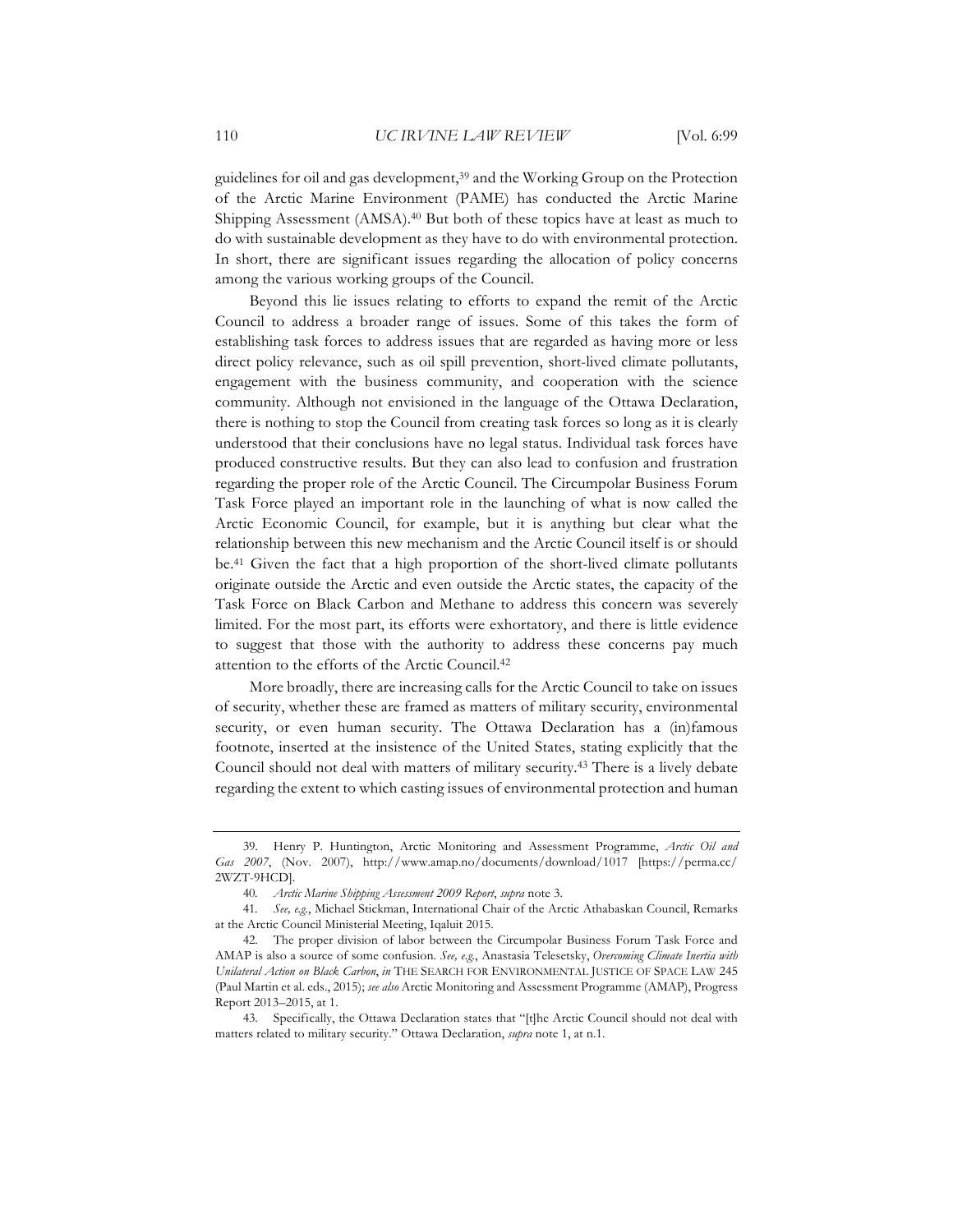well-being as matters of security is a progressive step or a step in the wrong direction.44 Given what I have said in the preceding section about the forces of change in the Arctic, it is perhaps understandable that some practitioners and analysts have a strong desire to broaden the remit of the Council to allow it to address newly emerging issues and, in the process, to remain relevant to the Arctic agenda. Understandable as this desire is, this could very well prove to be an unproductive strategy.45 The Arctic Council is not well equipped to become a venue for addressing broader questions of global climate change, and an effort to take on issues of military security could easily undermine or tarnish the efforts of the Council to address other concerns. Perhaps the way forward is to sort out the internal confusion regarding the relationship between environmental protection and

sustainable development and to craft a coherent narrative to support efforts to

maintain the Arctic as a zone of prosperity.

How should the Arctic Council interact with other intergovernmental bodies whose remit encompasses Arctic issues? Many other intergovernmental bodies have mandates that cover issues that are relevant to the Arctic. At this stage, we are particularly aware of the relevance of the IMO, which is the body with the authority to adopt and promulgate the legally binding rules that will make up the Polar Code applicable to commercial shipping in the Arctic. But there are many other international organizations that can and do play similar roles. These include the Food and Agriculture Organization of the United Nations (FAO), the International Civil Aviation Organization, and the World Trade Organization to name a few. To make the picture more complex, it is worth noting as well that a wide range of nongovernmental organizations, such as the Association of Arctic Expedition Cruise Operators, the International Association of Classification Societies, and the International Organization for Standardization, have also gotten into the act when it comes to dealing with matters that have implications for governance in the Arctic.<sup>46</sup>

<sup>44</sup>*. See*, *e.g.*, Gregory D. Foster, *A New Security Paradigm*, WORLD WATCH, Jan./Feb. 2005, at 39, http://www.worldwatch.org/system/files/EP181B.pdf [https://perma.cc/725X-25FT]; Diane French, *A Case for Climate Security in the Arctic Council Agenda*, STIMSON (Feb. 2, 2015), http://www.stimson.org/content/case-climate-security-arctic-council-agenda [https://perma.cc /HVA7-REC7]. *See generally* Sumudu Atapattu, *Global Climate Change: Can Human Rights (and Human Beings) Survive this Onslaught?*, 20 COLO. J. INT'L ENVTL. L. & POL'Y 35 (2008); Richard A. Matthew, *The Environment as a National Security Issue*, 12 J. POL'Y HIST. 101 (2000).

<sup>45</sup>*. See* Proposed U.S. Arctic Council Chairmanship Program 2015–2017, 22 (Feb. 2015).

<sup>46</sup>*. See* DAVID VANDERZWAAG ET AL., DALHOUSIE UNIV. MARINE & ENVTL. LAW INST., GOVERNANCE OF ARCTIC MARINE SHIPPING 2, 3, 17, 39 (2008), http://www.dal.ca/ content/dam/dalhousie/pdf/law/MELAW/MELAW\_AMSA\_Governance\_of\_Arctic\_Marine\_Ship ping\_Final\_Report\_\_AUG1.pdf [https://perma.cc/CLE9-5CR5]; *see also* Ass'n of Arctic Expedition Cruise Operators, *AECO's Guidelines for Expedition Cruise Operations in the Arctic* (Oct. 2013), http://www.aeco.no/wp-content/uploads/2013/06/2014-10-15-AECO-Operational-Guidelines1.doc; Int'l Ass'n of Classification Soc'ys, *Requirements Concerning Polar Class* (2011), http://www.aeco.no/guidelines/operational-guidelines/ [https://web.archive.org/web/016031 2064037/http://www.aeco.no/guidelines/operational-guidelines/]; Int'l Org. for Standardization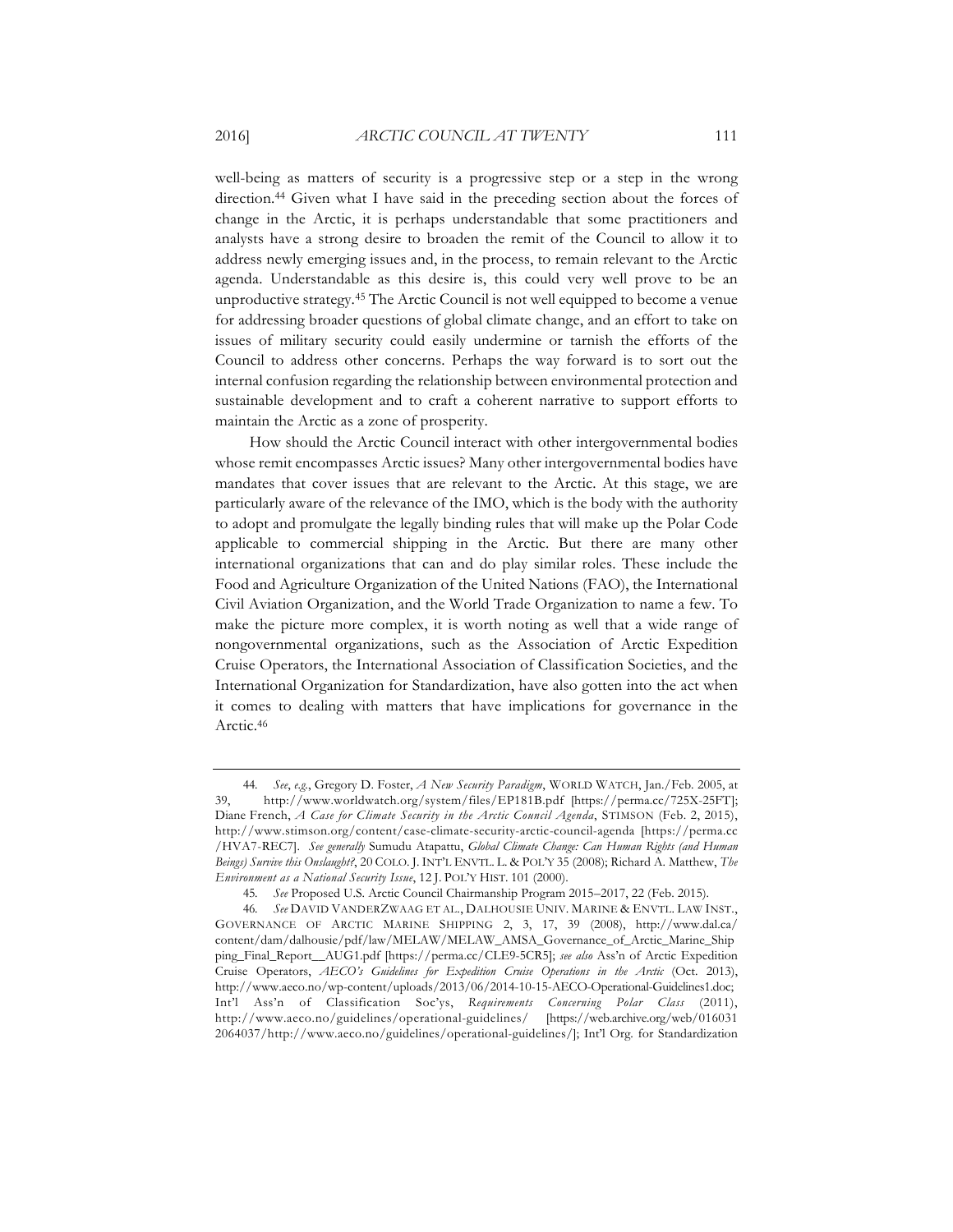Under no circumstances will the Arctic Council absorb the functions of any of these other bodies. So, the question becomes how could or should the Council interact with these organizations both individually and collectively? One response to this question focuses on the role of the Council as a catalyst that can prompt action on the part of other bodies and provide useful input into the deliberations of these bodies. A particularly clear case-in-point involves the role of AMSA, a Council effort carried out by PAME, with regard to the development of a legally binding Polar Code under the auspices of the IMO.47 The Council itself lacks the authority to make formal decisions about such matters. But there is no doubt that AMSA stimulated international interest regarding this issue and provided background information helpful to those negotiating the provisions of the Polar Code.

Conversely, there may be a role for the Arctic Council in overseeing the implementation of the provisions of the Polar Code. The Council lacks both the authority and the resources to assume responsibility for the implementation of the Polar Code. But it may be able to help in monitoring the implementation of the code, drawing attention to what is working well or not so well and engaging in informed discussions of next steps in cases where there appear to be problems with the performance of this regulatory regime. Commercial shipping is just one example of the interaction between the Arctic Council and other intergovernmental bodies with mandates to address matters of interest to the Arctic. Other opportunities of this sort are easy to identify, and it is worthwhile to keep a sharp watch on the emergence of such opportunities in a variety of issue areas.

Another response to the question about relations between the Arctic Council and other intergovernmental bodies involves the adaptation of broader international regimes to the particular circumstances prevailing in the Arctic. The 2011 Agreement on Cooperation on Aeronautical and Maritime Search and Rescue in the Arctic, for instance, is designed to be nested into the broader framework of the current version of IMO's Convention on the Safety of Life at Sea (SOLAS).48 A similar relationship exists between the 2013 Agreement on Cooperation on Marine Oil Spill Pollution, Preparedness and Response in the Arctic and IMO's 1990 International Convention on Oil Pollution Preparedness, Response and Co-

<sup>(</sup>ISO),*Petroleum and Natural Gas Industries—Arctic Offshore Structures* (2010), http://www.iso.org/ iso/home/store/catalogue\_tc/catalogue\_detail.htm?csnumber=33690.

<sup>47.</sup> ARCTIC LAW & POLICY INST., UNIV. OF WASH., ARCTIC LAW & POLICY YEAR IN REVIEW: 2014 (2015), https://www.law.washington.edu/arcticlaw/reports/ArcticLawYearReview 2014.pdf [https://perma.cc/F2YF-4E38].

<sup>48.</sup> The Search and Rescue agreement, although not primarily designed to prevent shipping accidents, "calls for coordination and communication among the [Arctic States], including the exchange of weather and ocean forecasts and warnings, joint exercises and training, shared support services, and use of ship reporting systems for search and rescue purposes." Andrew Hartsig et al., *Arctic Bottleneck: Protecting the Bering Strait Region from Increased Vessel Traffic*, 18 OCEAN & COASTAL L.J. 35, 66 (2012). *See* Search and Rescue Agreement, *supra* note 28; *see also* International Convention for the Safety of Life at Sea, Nov. 1, 1974, 1184 U.N.T.S. 18961.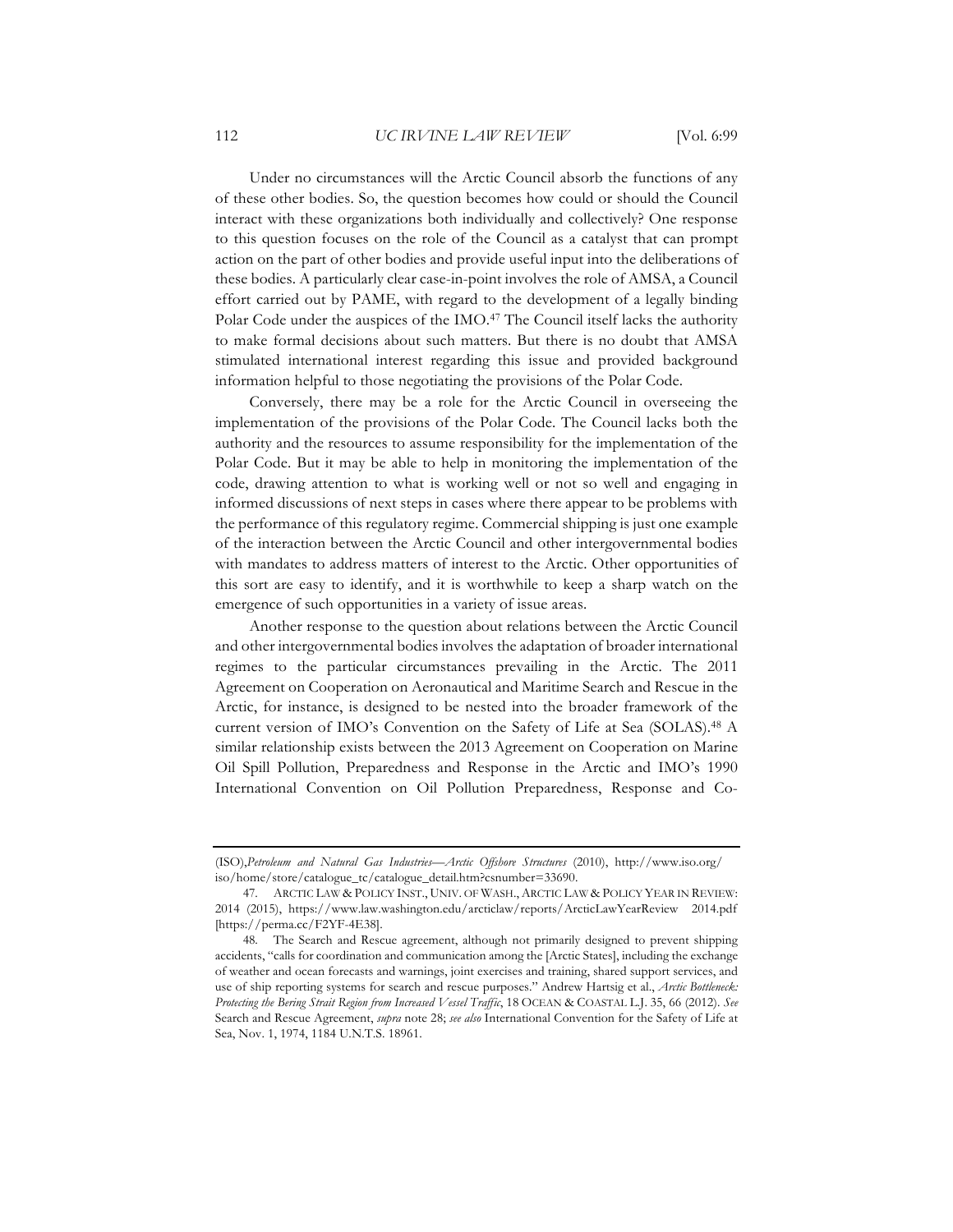operation (OPRC).49 In a sense, this makes the work of the Arctic Council subordinate to the authority of other intergovernmental bodies like the IMO. But this does not marginalize or trivialize the activities of the Council. In many areas, conditions prevailing in the Arctic differ substantially from those prevailing in other parts of the world. Devising regulatory measures that are well matched to Arctic conditions is essential when it comes to maximizing their effectiveness in addressing Arctic problems. And nesting these measures into broader arrangements like SOLAS and OPRC may play an important role in maximizing their legitimacy.

An encompassing role pertaining to relations between the Arctic Council and other intergovernmental bodies has to do with integrating or meshing the activities of a variety of functionally specific arrangements. Thus, there are bodies competent to address matters like safety at sea, marine pollution, fishing, ship-based tourism, scientific research, and so forth.<sup>50</sup> But none of these bodies has a remit to ask how all these functional arrangements affect one another or fit together in such a way as to form a coherent regime governing human activities in the Arctic. This is the issue now discussed in the broader literature on international regime complexes in terms of factors affecting fragmentation and integration.<sup>51</sup> The Ottawa Declaration certainly does not anticipate a role of this sort for the Arctic Council, and the Council lacks the authority to make formal decisions of the sort needed to assemble the pieces of this jigsaw puzzle into a coherent whole. Nevertheless, the Council, operating largely through the activities of its working groups, is in a better position than any other intergovernmental body to identify gaps and overlaps in the initiatives of other bodies applying to the Arctic, to track the development of these concerns over time, and to assess the pros and cons of various measures to address these concerns.52 This is an ambitious role that could overstretch the capacity of the Council in its current form. But it is worth noting that this important role would not require any formal changes in the terms of the Ottawa Declaration and would fit comfortably with the generative role that is central to the effectiveness of the Council.

Are there opportunities to enhance the administrative capacity and to increase

<sup>49.</sup> The agreement includes a number of commitments for the member states of the Arctic Council in order to address oil pollution that may affect the Arctic marine environment, including requirements for preparedness and response systems, notification and information exchange, and coordinated responses. *See* Sara Vinson et al., *International Environmental Law*, 48 INT'L LAW. 435, 439– 40 (2014); Marine Oil Agreement, *supra* note 29; *see also* International Convention on Oil Pollution Preparedness, Response and Cooperation, 1990, 1891 U.N.T.S. 32194.

<sup>50.</sup> For example, the International Maritime Organization oversees the safety of navigation and prevention of marine pollution. The Northwest Atlantic Fisheries Organization manages fisheries in the northwestern part of the Atlantic Ocean. The International Arctic Science Committee is dedicated to scientific research in the Arctic.

<sup>51.</sup> For a discussion of this literature, see Amandine Orsini et al., *Regime Complexes: A Buzz, a Boom, or a Boost for Global Governance?*, 19 GLOBAL GOVERNANCE 27, 27–39 (2013).

<sup>52.</sup> For a general account of "interplay management," see MANAGING INSTITUTIONAL COMPLEXITY: REGIME INTERPLAY AND GLOBAL ENVIRONMENTAL CHANGE, at vii-ix (Sebastian Oberthür & Olav Schram Stokke eds., 2011).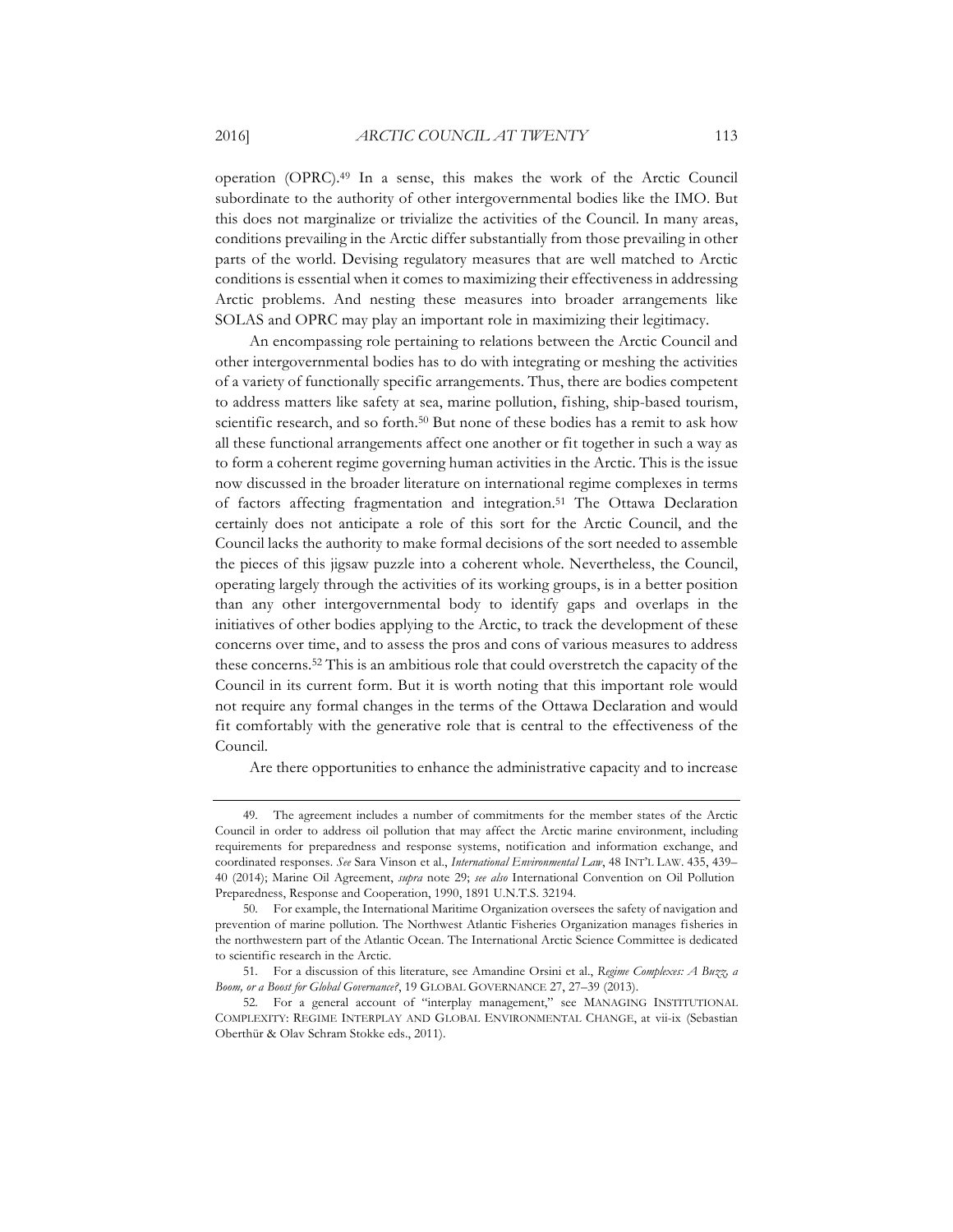the financial resources available to the Arctic Council? The Arctic Council is a simple intergovernmental body. Under the terms of the Ottawa Declaration, the chairmanship rotates among the member states at two-year intervals, and the chair takes responsibility for organizing meetings and providing resources needed to underwrite meetings of the Senior Arctic Officials (SAOs) and the biennial ministerial meetings.53 Over time, this initial arrangement has evolved in a number of directions. The individual working groups have secretariats of their own, mostly supported by the relevant host countries. Individual countries have contributed resources on a voluntary basis needed to carry out specific projects. An Indigenous Peoples' Secretariat has been able to provide some support for participation in Council activities on the part of representatives of the permanent participants.54 More recently, the member states agreed to establish a permanent (but modest) Arctic Council Secretariat based at the Fram Centre in Tromsø with a budget sufficient to maintain a small professional staff. Nevertheless, the Council remains a lightly administered body lacking the material resources needed to become an influential player in its own right.

Is this a problem? So long as the Council prioritizes its generative role, it does not need to grow into a more substantial organization with a sufficiently large staff to become active in the realm of implementation and a dependable budget to support a role of this sort. To the extent that my answers to the previous questions are convincing, the current situation may not be in need of drastic restructuring. One exception to this observation may relate to the integrative role described in the answer to the preceding question regarding relations with other intergovernmental bodies. If the Arctic Council becomes active in an effort to integrate sectoral approaches to Arctic governance, even as a generative task, additional and dedicated resources will be required. This is not a role that can be assigned to one or another of the working groups, though the Arctic Monitoring and Assessment Programme has sometimes made helpful contributions in this realm in the absence of anyone else able to play the role. In the nature of things, such an integrative role would require personnel able to think systematically about linkages among distinct areas and equipped with a specific mandate to engage in an effort of this sort. A budget for this purpose would be essential, though it would not require additional resources on a large scale.

Where the existing situation does leave a good deal to be desired is in the provision of a regular budget to support normal Arctic Council activities. It is worth differentiating at least three issues in this realm. First, the Arctic Council Secretariat lacks the resources to conduct anything beyond a bare-bones operation. Second, as

<sup>53.</sup> Arctic Council, Revised Arctic Council Rules of Procedure, ¶ 10, (May 15, 2013), https://oaarchive.arctic-council.org/bitstream/handle/11374/940/2015-09-01\_Rules\_of\_Procedure \_website\_version.pdf.

<sup>54.</sup> Erik Gant, *History of the Arctic Council Permanent Participants*, ARCTIC COUNCIL ( July 10, 2012), http://www.arctic-council.org/index.php/en/our-work2/8-news-and-events/313-history-of-thearctic-council-permanent-participants [https://perma.cc/RL35-BF9J].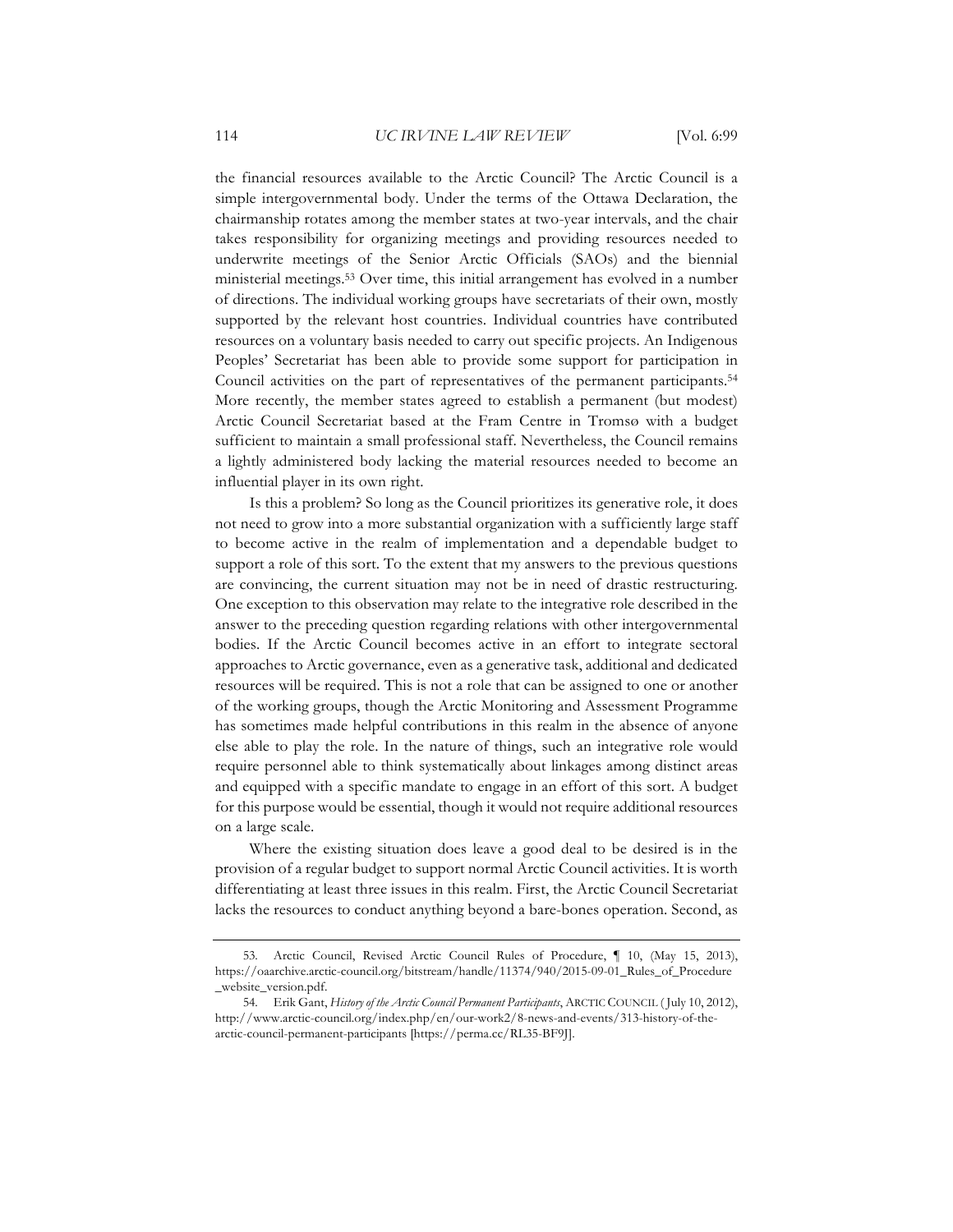the activities of the Council expand, the permanent participants are finding it increasingly difficult to mobilize the human and material resources needed to play an active role in the full range of Council activities. Since the development of the role of permanent participants is one of the most innovative features of the Council, this is a matter of considerable concern. Third, the working groups are at the mercy of individual countries (and occasionally non-governmental bodies) willing to contribute to the initiation and conduct of projects on a voluntary basis. This makes it impossible for the working groups to exercise control over their own programs, set priorities and invest resources in projects that they deem to be most important to fulfill the Council's mandate, and track the results of their recommendations on a sustained basis. The result has been a hodgepodge of ad-hoc initiatives, moving forward sometimes on a stop-and-go basis, that do not add up to a coherent program and that often peter out without clear results. The problem is more severe in some cases, such as the Sustainable Development Working Group—which is controlled by the current chair but nevertheless lacks resources of its own—than in others, such as AMAP—which has benefitted from long-term core support on the part of Norway. It is probably fair to say that the resultant lack of programmatic coherence constitutes the most serious organizational problem that the Arctic Council faces today.55

What can we say about the feasibility of addressing the issues identified in this section? In some respects, the needs of the Arctic Council are surprisingly modest. As I have argued, it is probably unnecessary to turn the Council into a normal intergovernmental organization. The principal challenge regarding the Council's remit has to do with internal issues, like the relationship between environmental protection and sustainable development, rather than broadening the Council's mandate to tackle a wider range of concerns. The Council will not take over the roles of other relevant intergovernmental bodies, like the IMO, ICAO, or FAO. What is needed in organizational terms is an enhanced capacity to play an integrative role focused on the need to address gaps and overlaps in the activities of other bodies whose work has implications for the Arctic. The need for additional administrative capacity and material resources is not large, at least by comparison with the resources needed to operate most mainstream intergovernmental organizations. Certainly, the bottom line would come to tens of millions rather than hundreds of millions of U.S. dollars.

This is not to say that the status quo is fine, or that a little technical fine-tuning will suffice to address the issues facing the Council today. Clearly, political will is required to enhance the ability of the Council to operate as effectively as possible under current conditions. In bygone days, when the Arctic was largely "out of sight and out of mind" for those interested in international governance, mobilizing the willpower needed to address such issues would have seemed an insurmountable

<sup>55</sup>*. See* Puala Kankaanpää & Oran R. Young, *The Effectiveness of the Arctic Council*, 31 POLAR RESEARCH, 17176 (2012).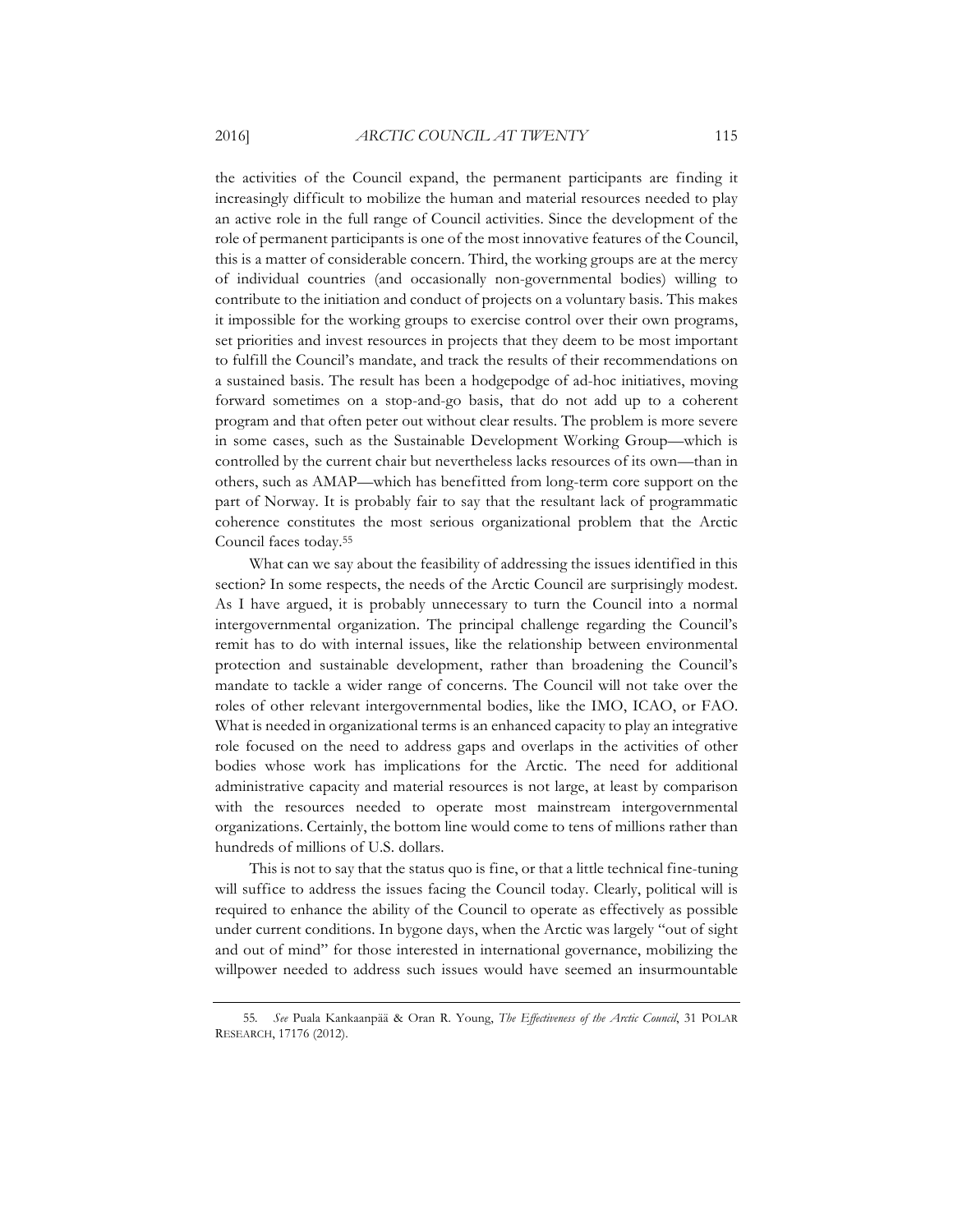barrier. But now, especially in the wake of the events of the last decade, the situation is different. The Arctic has become a focus of unprecedented interest, not only for the Arctic states, but also for states like China, Japan, and Korea and international bodies like the European Union.<sup>56</sup> The number of high-level conferences and workshops dealing with Arctic issues is astonishing to those of us who worked on Arctic issues when they were of interest only to a narrow band of Arctic specialists. In such an environment, the level of effort required to come to terms with the issues I have articulated in this section should not loom as an insurmountable hurdle.

# III. WHAT LIES AHEAD?

There is every reason to expect the dynamism that has characterized the Arctic in recent years to continue to be a prominent feature of the region during the foreseeable future. Some of the resultant developments will have important implications for the work of the Arctic Council. The forces at work are complex; there is no way to predict exactly what form major changes in the Arctic will take. Still, it is possible to identify and comment on a range of plausible developments that illustrate types of change likely to have significant implications for the operation of the Arctic Council. Consider, in this light, the following possibilities: (i) the need to relocate whole communities in the Arctic due to the impacts of climate change, (ii) changes in sea ice allowing for transpolar shipping that avoids both the Northern Sea Route and the Northwest Passage, (iii) the growth of mining (including rare earth elements) as an economic activity rivaling oil and gas development in the Arctic, (iv) the emergence of an independent Greenland altering the composition of the group of Arctic states, (v) the intensification of bilateral relationships (e.g., China/Russia, China/Greenland) as a major feature of Arctic politics, and (vi) the development of more proactive policies on the part of non-Arctic states regarding the high seas in the Central Arctic Ocean (i.e., the roughly 2.8 million square kilometers of high seas that lie beyond the limits of national jurisdiction). How would these sorts of developments affect the operation of the Arctic Council, and what steps could be taken to maintain the effectiveness of the Council under the circumstances?

The principal effects of some of these changes will take the form of impacts on the range of issues competing for the Council's attention. American policymakers have identified "Arctic climate adaptation and resilience" and "improving economic and living conditions" in the Arctic as priorities for the U.S. Chairmanship during 2015–2017.57 Most mining activities in the Arctic are likely to take place on land controlled by individual states. But large-scale mining has

<sup>56</sup>*. See* Juha Käpylä & Harri Mikkola, Finnish Inst. of Int'l. Aff. (FIIA), *The Global Arctic: The Growing Arctic Interests of Russia, China, the United States and the European Union*, 3, 8, Briefing Paper 133, (Aug. 2013), http://www.fiia.fi/assets/publications/bp133.pdf [https://perma.cc/QTL6-XBF4].

<sup>57</sup>*. See* John Kerry, Sec'y of State, U.S. Dep't of State, Remarks at the Presentation of the U.S. Chairmanship Program at the Arctic Council Ministerial (Apr. 24, 2015), http://www.state.gov/ secretary/remarks/2015/04/241102.htm [https://perma.cc/QE2N-X8Y6].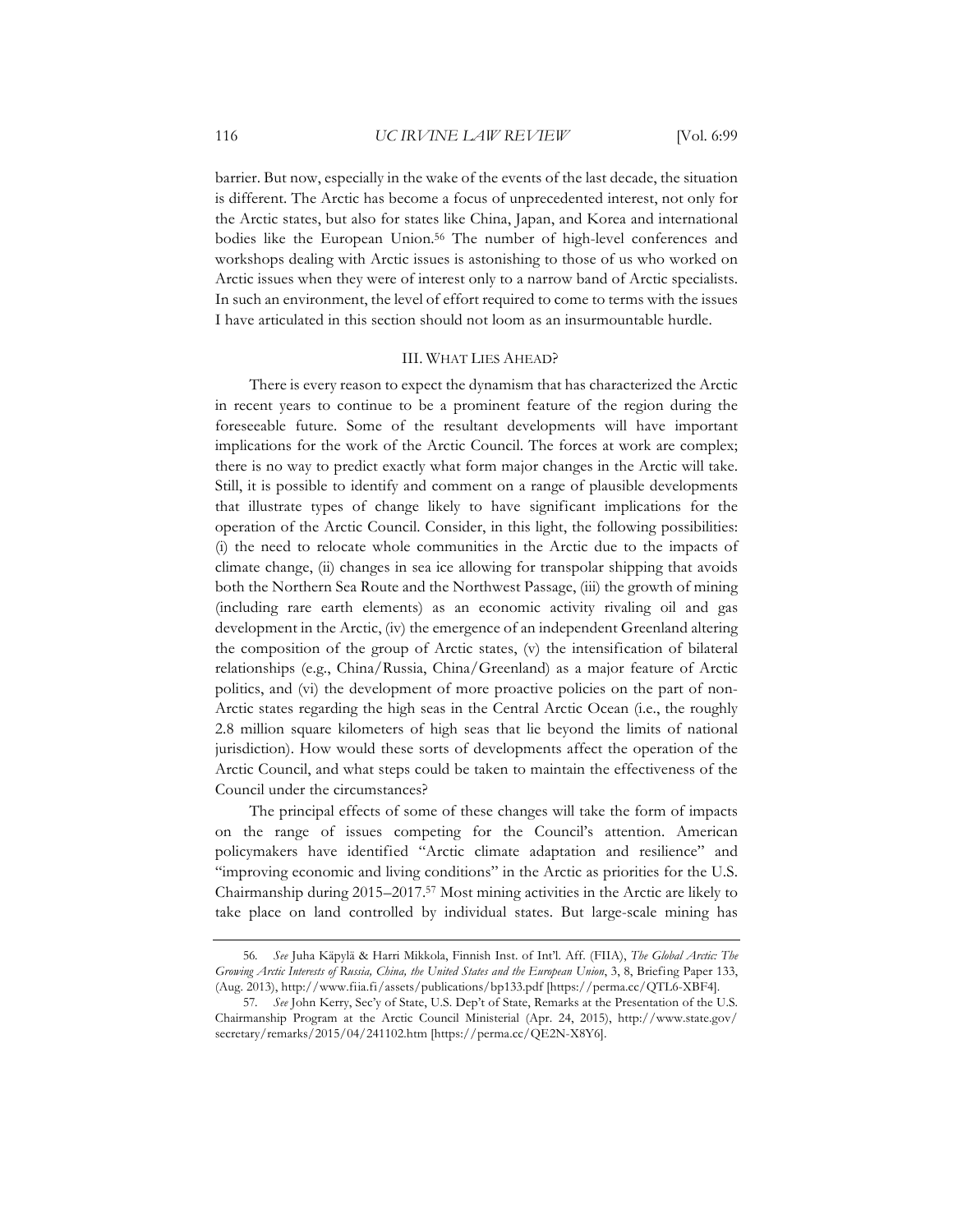important implications for sustainable development in the Arctic, and the operations of bulk carriers carrying ore may loom large in the development of commercial shipping in the region. The challenge for the Arctic Council in this connection will be to devise a method to set priorities in the interest of concentrating its efforts on issues of particular importance from a circumpolar perspective rather than following the scattershot approach that has characterized its activities in the past. A particularly important challenge will be to strengthen the capacity of the Council to address issues that belong first and foremost to the domain of sustainable development. In the past, the Council has done a better job of dealing with matters of environmental protection than matters of sustainable development. While environmental protection will continue to occupy an important place in the work of the Council, both the biophysical and the economic forces at work in the Arctic will highlight issues of sustainable development and put pressure on those responsible for the activities of the Council to exhibit leadership in an effort to find ways to foster sustainability in a dynamic region.

Other developments will pose challenges regarding the composition and character of the Council itself. A dramatic case in point would be the emergence of Greenland as a fully independent state with an overwhelmingly indigenous population.58 There would be no reason to deny full membership on the Council to an independent Greenland. But how would this affect the status of Denmark, whose only remaining claim to membership on the Council would stem from its jurisdiction over the Faeroe Islands? It might make sense in this situation to drop Denmark as a member of the Arctic Council, though the Council has no explicit procedure either for the accession of new members or for the de-accession of existing members. And what would be the consequences of this stream of developments for the role of the permanent participants? Greenland has been a prominent force in the activities of the Inuit Circumpolar Council, one of the most active and effective of the permanent participants. It seems clear that significant adjustments would be called for in conjunction with this set of circumstances. It is difficult to anticipate what form these adjustments could or should take. But the basic point is clear: changes in the Arctic during the foreseeable future may raise important questions not only about how to prioritize issues on the Council's agenda but also about how to adjust important features of the Council itself in the light of major changes.

Beyond these considerations lie changes that would raise questions about the relevance of the Arctic Council as the proper body to address Arctic issues. Bilateralism that is largely economic in nature is a routine matter that has few implications for the work of the Council. There is nothing out of the ordinary, for example, about Daewoo Shipbuilding and Marine Engineering (DSME), a Korean

<sup>58.</sup> The total population of Greenland is less than 60,000, but over eighty percent of those living in Greenland are indigenous. *See* Michael Byers, *Arctic Region*, *in* MAX PLANCK ENCYCLOPEDIA OF PUBLIC INTERNATIONAL LAW ¶ 36 (2010).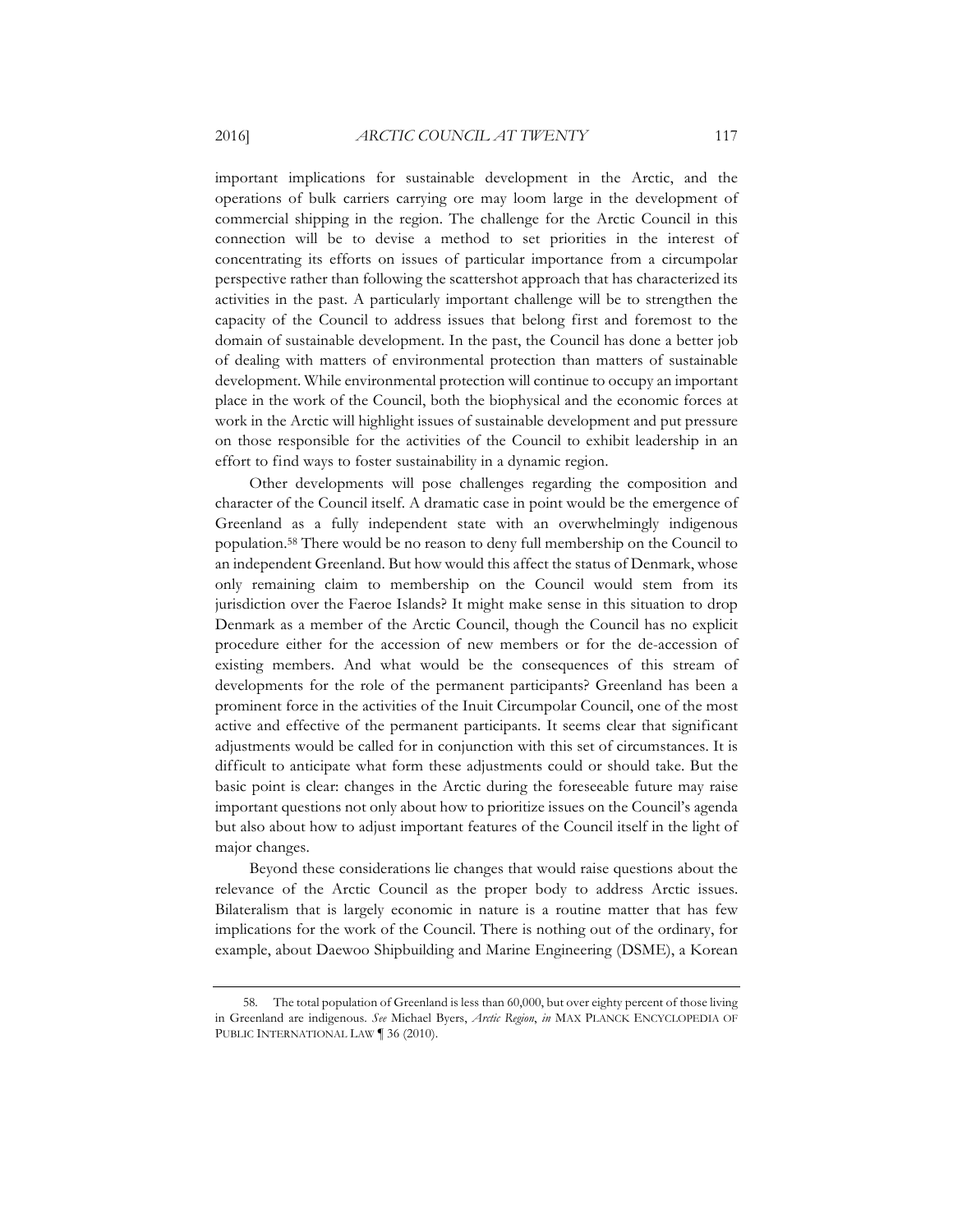company, constructing LNG tankers for Novatek, a Russian company that is the lead developer of Yamal gas reserves. But there is a more political form of bilateralism that can become a competitor to the multilateral approach to regional cooperation embedded in the work of the Arctic Council. China, in particular, has often exhibited a preference for bilateral versus multilateral forms of cooperation.59 Recent developments involving Chinese-Russian agreements regarding Arctic energy resources and Chinese-Greenlandic discussions regarding the exploitation of mineral resources in Greenland exemplify this preference.<sup>60</sup> Similarly, the growth of Arctic activities in areas beyond national jurisdiction (e.g., transpolar shipping) would pose a difficult problem for the Arctic Council. Regardless of the ultimate disposition of coastal state claims to jurisdiction over the seabed in the Arctic, the water column and the surface of the Central Arctic Ocean along with the superjacent airspace will remain open to activities on the part of all signatories to the UN Convention on the Law of the Sea. No agreement regarding this area would be possible without the inclusion of a larger group of states than the eight members of the Arctic Council. The recent European Union proposal regarding the establishment of a marine sanctuary in the area around the North Pole is illustrative in this connection.61 Developments along these lines would raise serious questions about the scope of the Council's remit and generate pressure either to alter the composition of the Council or to acknowledge that some important Arctic issues must be dealt with in other venues.

The changes discussed in this section should not be treated as predictions; they are meant only to illustrate types of changes likely to occur during the foreseeable future that will affect the operation of the Arctic Council. But they do suggest that those responsible for the operation of the Council will need to confront three classes of pressures on an ongoing basis: (i) those requiring the setting of priorities for the work of the Council, (ii) those raising questions about the organizational character of the Council, and (iii) those involving issues framed in such a way that they lie outside the remit of the Council. There is every reason to expect that all three types of issues will arise (often simultaneously) in the future and that an ability to address them properly will have major consequences for the effectiveness of the Council.

<sup>59.</sup> Elizabeth C. Economy & Michael Levi, BY ALL MEANS NECESSARY: HOW CHINA'S RESOURCE QUEST IS CHANGING THE WORLD 74 (2014).

<sup>60</sup>*. See, e.g.*, Press Release, Novatek, Novatek and the Silk Road Fund Conclude Framework Agreement on Acquisition of Stake in Yamal LNG (Sept. 3, 2015), http://www.novatek.ru/common/tool/stat.php?doc=/common/upload/press/\_ENG.pdf [https://perma.cc/U7FV-PNUU]; Press Release, Marketwired, Greenland Minerals and Energy Limited: Kvanefjeld Feasibility Study (May 25, 2015), http://www.marketwired.com/ press-release/greenland-minerals-and-energy-limited-kvanefjeld-feasibility-study-asx-ggg-2022780.htm [https://perma.cc/76SV-Z4N8].

p 61. Resolution on the EU Strategy for the Arctic, EUR. PARL. DOC., 2013/ 2595(RSP) ¶ 38 (2014).